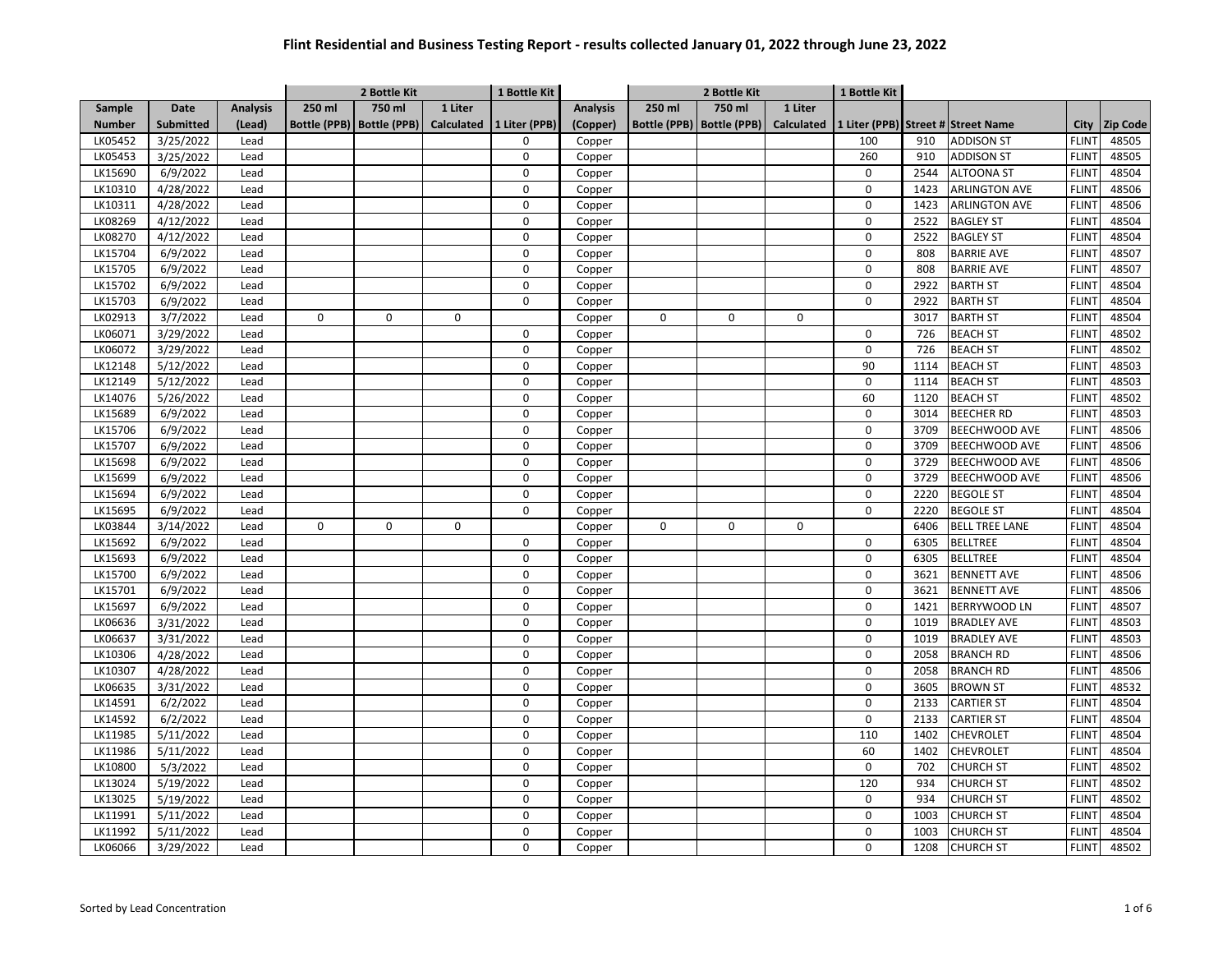|               |                  |                 |                     | 2 Bottle Kit        |             | 1 Bottle Kit  |                 | 2 Bottle Kit |                             |                   | 1 Bottle Kit |      |                                    |              |                 |
|---------------|------------------|-----------------|---------------------|---------------------|-------------|---------------|-----------------|--------------|-----------------------------|-------------------|--------------|------|------------------------------------|--------------|-----------------|
| Sample        | <b>Date</b>      | <b>Analysis</b> | 250 ml              | 750 ml              | 1 Liter     |               | <b>Analysis</b> | 250 ml       | 750 ml                      | 1 Liter           |              |      |                                    |              |                 |
| <b>Number</b> | <b>Submitted</b> | (Lead)          | <b>Bottle (PPB)</b> | <b>Bottle (PPB)</b> | Calculated  | 1 Liter (PPB) | (Copper)        |              | Bottle (PPB)   Bottle (PPB) | <b>Calculated</b> |              |      | 1 Liter (PPB) Street # Street Name | <b>City</b>  | <b>Zip Code</b> |
| LK14070       | 5/26/2022        | Lead            |                     |                     |             | 0             | Copper          |              |                             |                   | 0            | 341  | <b>CLAIRMONT ST</b>                | <b>FLINT</b> | 48503           |
| LK14071       | 5/26/2022        | Lead            |                     |                     |             | $\Omega$      | Copper          |              |                             |                   | $\mathbf 0$  | 341  | <b>CLAIRMONT ST</b>                | <b>FLINT</b> | 48503           |
| LK12178       | 5/12/2022        | Lead            | 0                   | 0                   | $\mathbf 0$ |               | Copper          | 80           | 60                          | 60                |              | 4014 | <b>COMSTOCK</b>                    | <b>FLINT</b> | 48504           |
| LJ96462       | 1/13/2022        | Lead            | 0                   | 0                   | 0           |               | Copper          | 50           | $\mathbf 0$                 | 0                 |              | 3717 | <b>CRAIG DR</b>                    | <b>FLINT</b> | 48506           |
| LK02611       | 3/3/2022         | Lead            |                     |                     |             | 0             | Copper          |              |                             |                   | $\mathbf 0$  | 502  | <b>CRAPO ST</b>                    | <b>FLINT</b> | 48503           |
| LK02612       | 3/3/2022         | Lead            |                     |                     |             | $\mathbf 0$   | Copper          |              |                             |                   | $\mathbf 0$  | 502  | <b>CRAPO ST</b>                    | <b>FLINT</b> | 48503           |
| LK03591       | 3/10/2022        | Lead            |                     |                     |             | $\Omega$      | Copper          |              |                             |                   | $\Omega$     | 506  | <b>CRAPO ST</b>                    | <b>FLINT</b> | 48503           |
| LK03592       | 3/10/2022        | Lead            |                     |                     |             | $\mathbf 0$   | Copper          |              |                             |                   | $\mathbf 0$  | 506  | <b>CRAPO ST</b>                    | <b>FLINT</b> | 48503           |
| LK05456       | 3/25/2022        | Lead            |                     |                     |             | 0             | Copper          |              |                             |                   | 60           | 1704 | <b>CRESCENT DR</b>                 | <b>FLINT</b> | 48503           |
| LK05457       | 3/25/2022        | Lead            |                     |                     |             | 0             | Copper          |              |                             |                   | 0            | 1704 | <b>CRESCENT DR</b>                 | <b>FLINT</b> | 48503           |
| LK14593       | 6/2/2022         | Lead            |                     |                     |             | $\mathbf 0$   | Copper          |              |                             |                   | $\mathbf 0$  | 127  | <b>DAMON ST</b>                    | <b>FLINT</b> | 48505           |
| LK14594       | 6/2/2022         | Lead            |                     |                     |             | $\mathbf 0$   | Copper          |              |                             |                   | $\pmb{0}$    | 127  | <b>DAMON ST</b>                    | <b>FLINT</b> | 48505           |
| LJ98712       | 2/4/2022         | Lead            |                     |                     |             | $\mathbf 0$   | Copper          |              |                             |                   | $\mathbf 0$  | 726  | <b>DICKINSON ST</b>                | <b>FLINT</b> | 48504           |
| LJ98713       | 2/4/2022         | Lead            |                     |                     |             | $\mathbf 0$   | Copper          |              |                             |                   | $\mathbf 0$  | 726  | <b>DICKINSON ST</b>                | <b>FLINT</b> | 48504           |
| LK05458       | 3/25/2022        | Lead            |                     |                     |             | 0             | Copper          |              |                             |                   | $\pmb{0}$    | 846  | E 8TH ST                           | <b>FLINT</b> | 48503           |
| LK05461       | 3/25/2022        | Lead            |                     |                     |             | $\mathbf 0$   | Copper          |              |                             |                   | $\mathbf 0$  | 846  | E 8TH ST                           | <b>FLINT</b> | 48503           |
| LK13027       | 5/19/2022        | Lead            |                     |                     |             | $\mathbf 0$   | Copper          |              |                             |                   | $\pmb{0}$    | 311  | E COURT ST                         | <b>FLINT</b> | 48502           |
| LK10797       | 5/3/2022         | Lead            |                     |                     |             | 0             | Copper          |              |                             |                   | $\pmb{0}$    | 533  | E DEWEY ST                         | <b>FLINT</b> | 48505           |
| LJ96436       | 1/13/2022        | Lead            |                     |                     |             | 0             | Copper          |              |                             |                   | $\mathbf 0$  | 416  | E FOURTH ST                        | <b>FLINT</b> | 48503           |
| LJ96437       | 1/13/2022        | Lead            |                     |                     |             | 0             | Copper          |              |                             |                   | 0            | 416  | E FOURTH ST                        | <b>FLINT</b> | 48503           |
| LK03981       | 3/15/2022        | Lead            |                     |                     |             | 0             | Copper          |              |                             |                   | $\pmb{0}$    | 201  | E HOLBROOK AVE                     | <b>FLINT</b> | 48505           |
| LK03982       | 3/15/2022        | Lead            |                     |                     |             | $\mathbf 0$   | Copper          |              |                             |                   | $\pmb{0}$    | 201  | E HOLBROOK AVE                     | <b>FLINT</b> | 48505           |
| LK02607       | 3/3/2022         | Lead            |                     |                     |             | 0             | Copper          |              |                             |                   | $\mathbf 0$  | 429  | E HOME AVE                         | <b>FLINT</b> | 48505           |
| LK02608       | 3/3/2022         | Lead            |                     |                     |             | $\mathbf 0$   | Copper          |              |                             |                   | $\mathbf 0$  | 429  | E HOME AVE                         | <b>FLINT</b> | 48505           |
| LK10795       | 5/3/2022         | Lead            |                     |                     |             | $\mathbf 0$   | Copper          |              |                             |                   | $\mathbf 0$  | 514  | E JAMIESON                         | <b>FLINT</b> | 48504           |
| LK10796       | 5/3/2022         | Lead            |                     |                     |             | 0             | Copper          |              |                             |                   | $\pmb{0}$    | 514  | E JAMIESON                         | <b>FLINT</b> | 48504           |
| LK11984       | 5/11/2022        | Lead            |                     |                     |             | 0             | Copper          |              |                             |                   | $\mathbf 0$  | 145  | E LAKEVIEW                         | <b>FLINT</b> | 48503           |
| LJ96434       | 1/13/2022        | Lead            |                     |                     |             | 0             | Copper          |              |                             |                   | 0            | 807  | <b>EAST 2ND ST</b>                 | <b>FLINT</b> | 48503           |
| LJ96435       | 1/13/2022        | Lead            |                     |                     |             | 0             | Copper          |              |                             |                   | $\pmb{0}$    | 807  | <b>EAST 2ND ST</b>                 | <b>FLINT</b> | 48503           |
| LK05450       | 3/25/2022        | Lead            |                     |                     |             | $\mathbf 0$   | Copper          |              |                             |                   | $\mathbf 0$  | 1914 | <b>GLENDALE AVE</b>                | <b>FLINT</b> | 48503           |
| LK05451       | 3/25/2022        | Lead            |                     |                     |             | $\mathbf 0$   | Copper          |              |                             |                   | $\pmb{0}$    | 1914 | <b>GLENDALE AVE</b>                | <b>FLINT</b> | 48503           |
| LK09355       | 4/21/2022        | Lead            |                     |                     |             | $\mathbf 0$   | Copper          |              |                             |                   | $\mathbf 0$  | 912  | <b>HAMMOND</b>                     | <b>FLINT</b> | 48503           |
| LK09356       | 4/21/2022        | Lead            |                     |                     |             | 0             | Copper          |              |                             |                   | $\mathbf 0$  | 912  | <b>HAMMOND</b>                     | <b>FLINT</b> | 48503           |
| LK02912       | 3/7/2022         | Lead            | $\mathbf 0$         | $\mathsf 0$         | $\mathbf 0$ |               | Copper          | 60           | $\Omega$                    | 0                 |              | 833  | <b>HURON ST</b>                    | <b>FLINT</b> | 48507           |
| LK11239       | 5/5/2022         | Lead            | 0                   | 0                   | 0           |               | Copper          | $\Omega$     | $\Omega$                    | 0                 |              | 1401 | <b>IDA ST</b>                      | <b>FLINT</b> | 48503           |
| LK07551       | 4/7/2022         | Lead            |                     |                     |             | 0             | Copper          |              |                             |                   | 110          | 947  | <b>INGLESIDE AVE</b>               | <b>FLINT</b> | 48507           |
| LK07552       | 4/7/2022         | Lead            |                     |                     |             | 0             | Copper          |              |                             |                   | 80           | 947  | <b>INGLESIDE AVE</b>               | <b>FLINT</b> | 48507           |
| LK10304       | 4/28/2022        | Lead            |                     |                     |             | $\mathbf 0$   | Copper          |              |                             |                   | 0            | 1730 | <b>KANSAS AVE</b>                  | <b>FLINT</b> | 48506           |
| LK10305       | 4/28/2022        | Lead            |                     |                     |             | $\mathbf 0$   | Copper          |              |                             |                   | $\pmb{0}$    | 1730 | <b>KANSAS AVE</b>                  | <b>FLINT</b> | 48506           |
| LK08267       | 4/12/2022        | Lead            |                     |                     |             | $\pmb{0}$     | Copper          |              |                             |                   | $\pmb{0}$    | 2121 | <b>KANSAS AVE</b>                  | <b>FLINT</b> | 48506           |
| LK07549       | 4/7/2022         | Lead            |                     |                     |             | $\mathbf 0$   | Copper          |              |                             |                   | $\mathbf 0$  | 1217 | <b>KNAPP AVE</b>                   | <b>FLINT</b> | 48503           |
| LK07550       | 4/7/2022         | Lead            |                     |                     |             | $\mathbf 0$   | Copper          |              |                             |                   | $\mathbf 0$  | 1217 | <b>KNAPP AVE</b>                   | <b>FLINT</b> | 48503           |
| LK08536       | 4/14/2022        | Lead            |                     |                     |             | $\mathbf 0$   | Copper          |              |                             |                   | $\mathbf 0$  | 2412 | <b>LEVERN ST</b>                   | <b>FLINT</b> | 48506           |
| LK07547       | 4/7/2022         | Lead            |                     |                     |             | $\mathbf 0$   | Copper          |              |                             |                   | $\mathbf 0$  | 927  | <b>MANN AVE</b>                    | <b>FLINT</b> | 48503           |
| LK07548       | 4/7/2022         | Lead            |                     |                     |             | $\Omega$      | Copper          |              |                             |                   | $\mathbf 0$  | 927  | <b>MANN AVE</b>                    | <b>FLINT</b> | 48503           |
|               |                  |                 |                     |                     |             |               |                 |              |                             |                   |              |      |                                    |              |                 |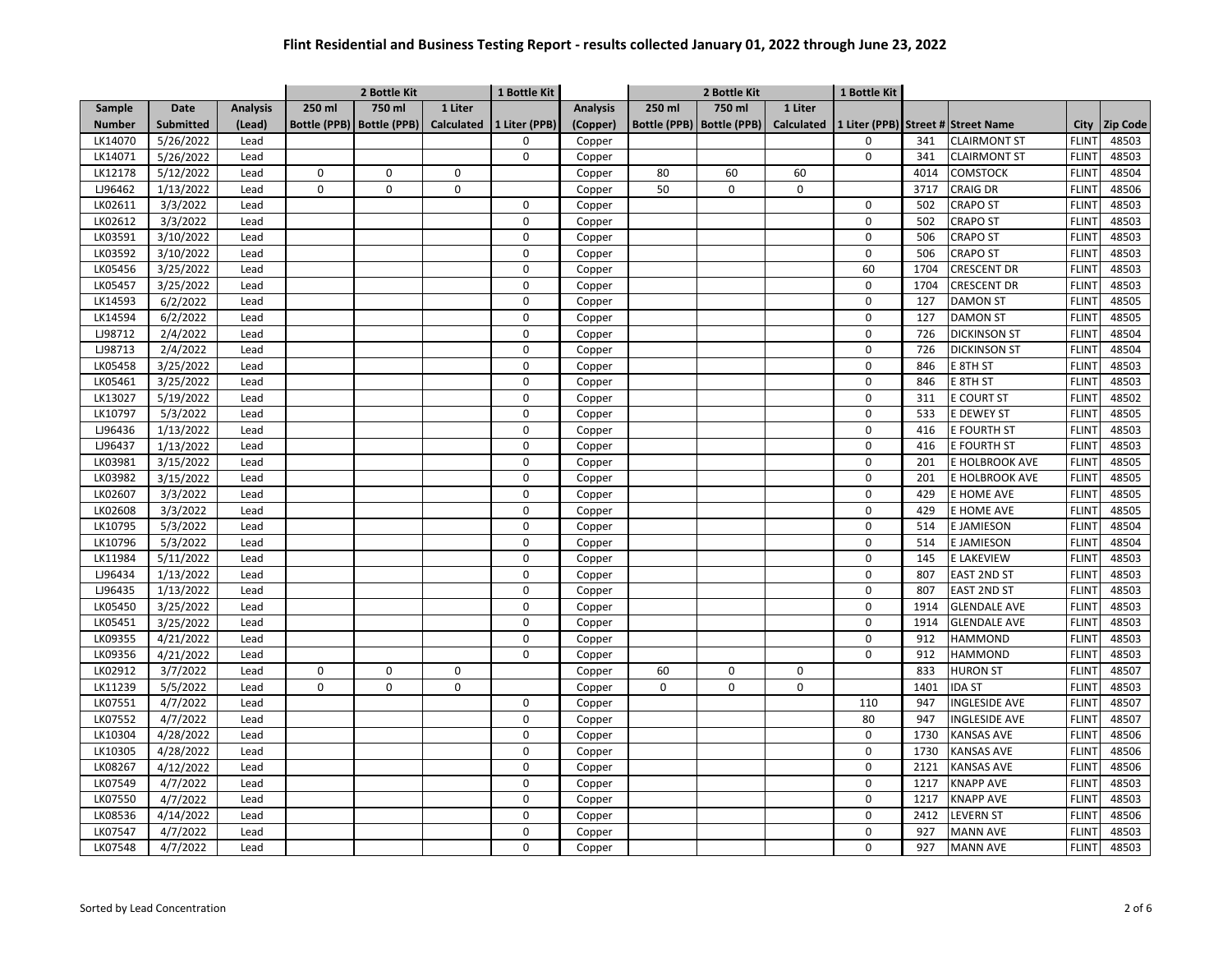|               |                  |                 |          | 2 Bottle Kit                |             | 1 Bottle Kit             |                 | 2 Bottle Kit |                     |                     | 1 Bottle Kit |      |                                    |              |          |
|---------------|------------------|-----------------|----------|-----------------------------|-------------|--------------------------|-----------------|--------------|---------------------|---------------------|--------------|------|------------------------------------|--------------|----------|
| Sample        | <b>Date</b>      | <b>Analysis</b> | 250 ml   | 750 ml                      | 1 Liter     |                          | <b>Analysis</b> | 250 ml       | 750 ml              | 1 Liter             |              |      |                                    |              |          |
| <b>Number</b> | <b>Submitted</b> | (Lead)          |          | Bottle (PPB)   Bottle (PPB) |             | Calculated 1 Liter (PPB) | (Copper)        | Bottle (PPB) | <b>Bottle (PPB)</b> | <b>Calculated</b>   |              |      | 1 Liter (PPB) Street # Street Name | City         | Zip Code |
| LK09361       | 4/21/2022        | Lead            | 0        | 0                           | 0           |                          | Copper          | 0            | $\pmb{0}$           | 0                   |              | 924  | <b>MARKAM ST</b>                   | <b>FLINT</b> | 48507    |
| LK01920       | 2/28/2022        | Lead            | 0        | 0                           | $\mathbf 0$ |                          | Copper          | $\mathbf 0$  | 50                  | $\mathsf{O}\xspace$ |              | 609  | <b>MARY STREET</b>                 | <b>FLINT</b> | 48503    |
| LK10791       | 5/3/2022         | Lead            |          |                             |             | $\mathbf 0$              | Copper          |              |                     |                     | $\mathbf 0$  | 1211 | MILBOURNE AVE                      | <b>FLINT</b> | 48504    |
| LK10792       | 5/3/2022         | Lead            |          |                             |             | 0                        | Copper          |              |                     |                     | $\mathbf 0$  | 1211 | MILBOURNE AVE                      | <b>FLINT</b> | 48504    |
| LK02605       | 3/3/2022         | Lead            |          |                             |             | $\Omega$                 | Copper          |              |                     |                     | $\Omega$     | 4702 | <b>MLK AVENUE</b>                  | <b>FLINT</b> | 48505    |
| LK04895       | 3/22/2022        | Lead            |          |                             |             | $\mathbf 0$              | Copper          |              |                     |                     | $\mathbf 0$  | 1647 | <b>MONTANA ST</b>                  | <b>FLINT</b> | 48506    |
| LK04896       | 3/22/2022        | Lead            |          |                             |             | $\mathbf 0$              | Copper          |              |                     |                     | $\mathbf 0$  | 1647 | <b>MONTANA ST</b>                  | <b>FLINT</b> | 48506    |
| LK06630       | 3/31/2022        | Lead            |          |                             |             | 0                        | Copper          |              |                     |                     | $\mathsf 0$  | 1809 | N BALLENGER                        | <b>FLINT</b> | 48504    |
| LK06631       | 3/31/2022        | Lead            |          |                             |             | 0                        | Copper          |              |                     |                     | $\mathbf 0$  | 1809 | <b>N BALLENGER</b>                 | <b>FLINT</b> | 48504    |
| LK09359       | 4/21/2022        | Lead            |          |                             |             | $\mathsf 0$              | Copper          |              |                     |                     | $\mathsf 0$  | 950  | N CHEVROLET AVE                    | <b>FLINT</b> | 48504    |
| LK09360       | 4/21/2022        | Lead            |          |                             |             | $\Omega$                 | Copper          |              |                     |                     | $\mathsf 0$  | 950  | N CHEVROLET AVE                    | <b>FLINT</b> | 48504    |
| LK14590       | 6/2/2022         | Lead            |          |                             |             | $\mathbf 0$              | Copper          |              |                     |                     | $\mathbf 0$  | 1128 | N CHEVROLET AVE                    | <b>FLINT</b> | 48504    |
| LK03977       | 3/15/2022        | Lead            |          |                             |             | $\mathbf 0$              | Copper          |              |                     |                     | $\mathsf 0$  | 1517 | N GRAND TRAVERS ST                 | <b>FLINT</b> | 48503    |
| LK03978       | 3/15/2022        | Lead            |          |                             |             | $\mathbf 0$              | Copper          |              |                     |                     | $\mathbf 0$  | 1517 | N GRAND TRAVERS ST                 | <b>FLINT</b> | 48503    |
| LK03983       | 3/15/2022        | Lead            |          |                             |             | $\mathbf 0$              | Copper          |              |                     |                     | $\mathbf 0$  | 722  | N GRAND TRAVERSE                   | <b>FLINT</b> | 48503    |
| LK03984       | 3/15/2022        | Lead            |          |                             |             | $\mathbf 0$              | Copper          |              |                     |                     | $\mathbf 0$  | 722  | N GRAND TRAVERSE                   | <b>FLINT</b> | 48503    |
| LK05462       | 3/25/2022        | Lead            |          |                             |             | $\mathbf 0$              | Copper          |              |                     |                     | $\mathbf 0$  | 4901 | N SAGINAW                          | <b>FLINT</b> | 48505    |
| LK05463       | 3/25/2022        | Lead            |          |                             |             | 0                        | Copper          |              |                     |                     | $\mathbf 0$  | 4901 | N SAGINAW                          | <b>FLINT</b> | 48505    |
| LK05459       | 3/25/2022        | Lead            |          |                             |             | $\mathbf 0$              | Copper          |              |                     |                     | 0            | 5101 | N SAGINAW                          | <b>FLINT</b> | 48505    |
| LK05460       | 3/25/2022        | Lead            |          |                             |             | $\mathbf 0$              | Copper          |              |                     |                     | $\mathbf 0$  | 5101 | N SAGINAW                          | <b>FLINT</b> | 48505    |
| LK03979       | 3/15/2022        | Lead            |          |                             |             | $\mathbf 0$              | Copper          |              |                     |                     | 70           | 1609 | NEOME DR                           | <b>FLINT</b> | 48503    |
| LK03980       | 3/15/2022        | Lead            |          |                             |             | $\mathbf 0$              | Copper          |              |                     |                     | $\mathbf 0$  | 1609 | NEOME DR                           | <b>FLINT</b> | 48503    |
| LK07553       | 4/7/2022         | Lead            |          |                             |             | $\mathbf 0$              | Copper          |              |                     |                     | $\mathbf 0$  | 2522 | <b>NORBERT ST</b>                  | <b>FLINT</b> | 48504    |
| LK07554       | 4/7/2022         | Lead            |          |                             |             | $\mathbf 0$              | Copper          |              |                     |                     | $\mathbf 0$  | 2522 | <b>NORBERT ST</b>                  | <b>FLINT</b> | 48504    |
| LK08513       | 4/14/2022        | Lead            |          |                             |             | $\mathbf 0$              | Copper          |              |                     |                     | $\mathbf 0$  | 3518 | NORWOOD DR                         | <b>FLINT</b> | 48503    |
| LK03985       | 3/15/2022        | Lead            |          |                             |             | $\mathbf 0$              | Copper          |              |                     |                     | $\mathbf 0$  | 2606 | OHIO AVE                           | <b>FLINT</b> | 48506    |
| LK03986       | 3/15/2022        | Lead            |          |                             |             | 0                        | Copper          |              |                     |                     | $\mathbf 0$  | 2606 | <b>OHIO AVE</b>                    | <b>FLINT</b> | 48506    |
| LK06073       | 3/29/2022        | Lead            |          |                             |             | 0                        | Copper          |              |                     |                     | $\mathbf 0$  | 1712 | <b>PARK ST</b>                     | <b>FLINT</b> | 48503    |
| LK09362       | 4/21/2022        | Lead            | 0        | 0                           | 0           |                          | Copper          | $\Omega$     | $\mathbf 0$         | $\mathbf 0$         |              | 2214 | <b>RADCLIFFE AVE</b>               | <b>FLINT</b> | 48503    |
| LK06069       | 3/29/2022        | Lead            |          |                             |             | 0                        | Copper          |              |                     |                     | 160          | 2423 | <b>RASKOB ST</b>                   | <b>FLINT</b> | 48504    |
| LK06070       | 3/29/2022        | Lead            |          |                             |             | $\Omega$                 | Copper          |              |                     |                     | 140          | 2423 | <b>RASKOB ST</b>                   | <b>FLINT</b> | 48504    |
| LK14068       | 5/26/2022        | Lead            |          |                             |             | $\mathbf 0$              | Copper          |              |                     |                     | $\mathbf 0$  | 2501 | <b>RASKOB ST</b>                   | <b>FLINT</b> | 48504    |
| LK14069       | 5/26/2022        | Lead            |          |                             |             | $\mathbf 0$              | Copper          |              |                     |                     | $\mathbf 0$  | 2501 | <b>RASKOB ST</b>                   | <b>FLINT</b> | 48504    |
| LK04456       | 3/17/2022        | Lead            | $\Omega$ | $\Omega$                    | $\Omega$    |                          | Copper          | $\Omega$     | $\Omega$            | $\Omega$            |              | 2730 | <b>REYNOLDS ST</b>                 | <b>FLINT</b> | 48503    |
| LK10308       | 4/28/2022        | Lead            |          |                             |             | $\mathbf 0$              | Copper          |              |                     |                     | 0            | 3922 | <b>REYNOLDS ST</b>                 | <b>FLINT</b> | 48532    |
| LK10309       | 4/28/2022        | Lead            |          |                             |             | 0                        | Copper          |              |                     |                     | $\mathbf 0$  | 3922 | <b>REYNOLDS ST</b>                 | <b>FLINT</b> | 48532    |
| LK11988       | 5/11/2022        | Lead            |          |                             |             | 0                        | Copper          |              |                     |                     | $\mathbf 0$  | 2304 | S SAGINAW                          | <b>FLINT</b> | 48503    |
| LK11989       | 5/11/2022        | Lead            |          |                             |             | $\mathbf 0$              | Copper          |              |                     |                     | $\mathsf 0$  | 2905 | <b>S SAGINAW ST</b>                | <b>FLINT</b> | 48503    |
| LK11990       | 5/11/2022        | Lead            |          |                             |             | $\mathbf 0$              | Copper          |              |                     |                     | $\mathbf 0$  | 2905 | <b>S SAGINAW ST</b>                | <b>FLINT</b> | 48503    |
| LJ99930       | 2/14/2022        | Lead            | 0        | 0                           | 0           |                          | Copper          | 70           | $\mathbf 0$         | $\mathbf 0$         |              | 3401 | SANTA CLARA CT                     | <b>FLINT</b> | 48504    |
| LK08533       | 4/14/2022        | Lead            |          |                             |             | $\mathbf 0$              | Copper          |              |                     |                     | $\mathbf 0$  | 844  | SIMCOE AVE                         | <b>FLINT</b> | 48507    |
| LK08534       | 4/14/2022        | Lead            |          |                             |             | $\mathbf 0$              | Copper          |              |                     |                     | $\mathbf 0$  | 844  | SIMCOE AVE                         | <b>FLINT</b> | 48507    |
| LK12177       |                  | Lead            | 0        | 0                           | 0           |                          |                 | $\Omega$     | $\Omega$            | $\mathbf 0$         |              | 1014 | SIMCOE AVE                         | <b>FLINT</b> | 48507    |
| LK11237       | 5/12/2022        |                 | 0        | 0                           | 0           |                          | Copper          | 60           | $\Omega$            | $\mathbf 0$         |              | 2602 | <b>THOMAS ST</b>                   | <b>FLINT</b> | 48504    |
|               | 5/5/2022         | Lead            | 0        |                             | $\Omega$    |                          | Copper          |              | $\Omega$            | $\mathbf 0$         |              |      |                                    |              |          |
| LK11617       | 5/9/2022         | Lead            |          | 0                           |             |                          | Copper          | $\mathbf 0$  |                     |                     |              | 4014 | <b>TUXEDO AVE</b>                  | <b>FLINT</b> | 48507    |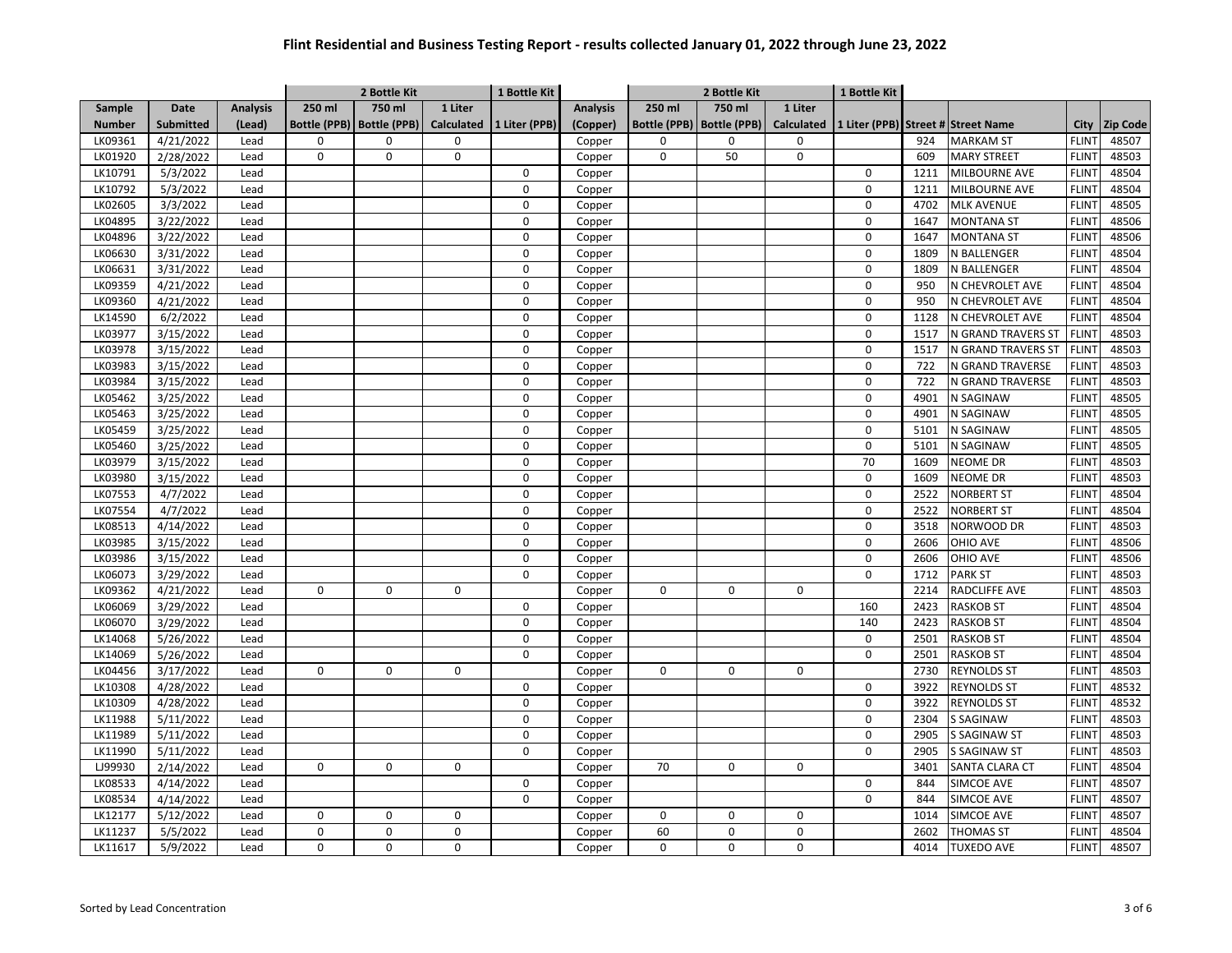| 250 ml<br>750 ml<br>1 Liter<br>250 ml<br>750 ml<br>1 Liter<br><b>Date</b><br><b>Analysis</b><br><b>Analysis</b><br>Sample<br>Bottle (PPB)<br>Bottle (PPB)<br>Bottle (PPB)<br><b>Calculated</b><br><b>Submitted</b><br><b>Bottle (PPB)</b><br><b>Calculated</b><br>1 Liter (PPB)<br>(Copper)<br>1 Liter (PPB) Street # Street Name<br><b>Zip Code</b><br><b>Number</b><br>(Lead)<br><b>City</b><br><b>FLINT</b><br>48504<br>LK08271<br>4/12/2022<br>Copper<br>0<br>2524<br><b>TYRONE</b><br>Lead<br>0<br><b>TYRONE</b><br>LK08272<br>4/12/2022<br>$\Omega$<br>0<br>2524<br><b>FLINT</b><br>48504<br>Lead<br>Copper<br>$\mathbf 0$<br>$\mathbf 0$<br>W 10TH AVE<br><b>FLINT</b><br>48503<br>LK14080<br>5/26/2022<br>Lead<br>$\mathbf 0$<br>50<br>50<br>50<br>430<br>Copper<br>5/19/2022<br>0<br>0<br>LK13061<br>$\mathbf 0$<br>0<br>0<br>$\mathbf 0$<br>702<br>W 12TH ST<br><b>FLINT</b><br>48503<br>Lead<br>Copper<br>48503<br>LK06067<br>0<br>1505<br>W 2ND ST<br><b>FLINT</b><br>3/29/2022<br>Lead<br>$\mathbf 0$<br>Copper<br>LK06068<br>3/29/2022<br>0<br>W 2ND ST<br><b>FLINT</b><br>48503<br>0<br>1505<br>Lead<br>Copper<br>W 2ND ST APT 305<br>48502<br>LK08273<br>4/12/2022<br>$\Omega$<br>$\Omega$<br>318<br><b>FLINT</b><br>Lead<br>Copper<br>LK08274<br>4/12/2022<br>0<br>0<br>W 2ND ST APT 305<br><b>FLINT</b><br>48502<br>Copper<br>318<br>Lead<br>5/19/2022<br>70<br><b>FLINT</b><br>48503<br>LK13036<br>0<br>414<br>W COURT ST<br>Lead<br>Copper<br>LK13037<br>5/19/2022<br>0<br>414<br>W COURT ST<br><b>FLINT</b><br>48503<br>Lead<br>$\mathbf 0$<br>Copper<br>LK10312<br>4/28/2022<br>$\mathbf 0$<br>0<br>W JAMIESON<br><b>FLINT</b><br>48505<br>Lead<br>514<br>Copper<br>0<br>48505<br>LK10313<br>4/28/2022<br>Lead<br>$\mathbf 0$<br>514<br>W JAMIESON<br><b>FLINT</b><br>Copper<br>LK12150<br>5/12/2022<br>0<br><b>FLINT</b><br>48505<br>Lead<br>$\mathbf 0$<br>522<br>W JAMIESON<br>Copper<br>0<br>48505<br>$\mathbf 0$<br>522<br><b>FLINT</b><br>LK12151<br>5/12/2022<br>Lead<br>W JAMIESON<br>Copper<br>LK10317<br>4/28/2022<br>0<br>0<br>0<br>$\pmb{0}$<br>0<br>1501<br><b>WALDMAN AVE</b><br><b>FLINT</b><br>48507<br>Lead<br>Copper<br>0<br>LK02609<br>1911<br><b>WEAVER ST</b><br><b>FLINT</b><br>48506<br>3/3/2022<br>Lead<br>$\mathbf 0$<br>0<br>Copper<br>LK02610<br>3/3/2022<br>0<br>0<br><b>FLINT</b><br>48506<br>Copper<br>1911<br><b>WEAVER ST</b><br>Lead<br>48504<br>LK05454<br>3/25/2022<br>0<br>100<br>1901<br><b>WELCH BLVD</b><br><b>FLINT</b><br>Lead<br>Copper<br>LK05455<br>3/25/2022<br>0<br>1901<br><b>WELCH BLVD</b><br><b>FLINT</b><br>48504<br>Lead<br>$\mathbf 0$<br>Copper<br>LK15696<br>6/9/2022<br>$\mathbf 0$<br>0<br>1421<br><b>BERRYWOOD LN</b><br><b>FLINT</b><br>48507<br>Lead<br>Copper<br>6/16/2022<br>0<br>LK17315<br>$\mathbf 0$<br>2313<br><b>ARLINGTON AVE</b><br><b>FLINT</b><br>48506<br>Lead<br>Copper<br>0<br>48506<br>LK17316<br>6/16/2022<br>$\mathbf 0$<br>2313<br><b>ARLINGTON AVE</b><br><b>FLINT</b><br>Lead<br>Copper<br>0<br>0<br>48505<br>LK17317<br>6/16/2022<br>Lead<br>156<br>E VAN WAGONER<br><b>FLINT</b><br>Copper<br>LK17318<br>0<br>E VAN WAGONER<br><b>FLINT</b><br>48505<br>6/16/2022<br>0<br>156<br>Lead<br>Copper<br>LK17319<br>6/16/2022<br>0<br>0<br>1408<br>AVE A<br><b>FLINT</b><br>48503<br>Lead<br>Copper<br>6/16/2022<br>0<br>AVE A<br><b>FLINT</b><br>48503<br>LK17320<br>0<br>1408<br>Lead<br>Copper<br>0<br>48503<br>LK18585<br>6/23/2022<br>0<br>405<br><b>BARTLETT PLACE</b><br><b>FLINT</b><br>Lead<br>Copper<br>LK18728<br>6/23/2022<br>SANTA BARBARA DR<br><b>FLINT</b><br>48504<br>$\mathbf 0$<br>0<br>0<br>$\mathbf 0$<br>0<br>0<br>2207<br>Lead<br>Copper<br>LK18729<br>6/23/2022<br>$\Omega$<br>$\Omega$<br>$\Omega$<br>$\Omega$<br>$\Omega$<br>0<br>3411<br><b>KELLAR AVE</b><br><b>FLINT</b><br>48504<br>Lead<br>Copper<br>LK06632<br>3/31/2022<br>0<br>2531<br><b>BAGLEY ST</b><br><b>FLINT</b><br>48504<br>Lead<br>$\mathbf{1}$<br>Copper<br>0<br>48532<br>LK06634<br>3/31/2022<br>3605<br><b>BROWN ST</b><br><b>FLINT</b><br>Lead<br>$\mathbf{1}$<br>Copper<br>$\mathbf 0$<br>$\mathbf{1}$<br>48503<br>LK09358<br>4/21/2022<br>Lead<br>245<br>E BELVIDERE AVE<br><b>FLINT</b><br>Copper<br>5/19/2022<br>48502<br>LK13026<br>$\mathbf{1}$<br>0<br>311<br>E COURT ST<br><b>FLINT</b><br>Lead<br>Copper<br>5/3/2022<br>$\mathbf{1}$<br>0<br><b>FLINT</b><br>48505<br>LK10798<br>533<br>E DEWEY ST<br>Lead<br>Copper<br>LK12179<br>5/12/2022<br>$\Omega$<br>0<br>3650<br>EVERGREEN<br><b>FLINT</b><br>48507<br>Lead<br>$\mathbf{1}$<br>$\mathbf 0$<br>0<br>Copper<br>$\Omega$<br>2/28/2022<br>$\mathbf 0$<br>$\mathbf{1}$<br>0<br>$\mathbf 0$<br>0<br>48503<br>LK01919<br>0<br>1006<br><b>KENSINGTON AVE</b><br><b>FLINT</b><br>Lead<br>Copper<br>48506<br>LK08535<br>4/14/2022<br>$\mathbf{1}$<br>0<br>2412<br><b>LEVERN ST</b><br><b>FLINT</b><br>Lead<br>Copper<br>LJ97415<br>1/24/2022<br>$\mathbf 0$<br>$\mathbf 0$<br>0<br>$\mathbf 0$<br>760<br><b>LOMITA AVE</b><br><b>FLINT</b><br>48505<br>Lead<br>$\mathbf{1}$<br>Copper<br>$\Omega$<br>LK06628<br><b>MASON ST</b><br><b>FLINT</b><br>48505<br>3/31/2022<br>Lead<br>$\mathbf{1}$<br>0<br>2515<br>Copper<br>LK02606<br>3/3/2022<br>0<br><b>MLK AVENUE</b><br><b>FLINT</b><br>48505<br>Lead<br>$\mathbf{1}$<br>Copper<br>4702<br>0<br>$\mathbf{1}$<br>3518<br><b>FLINT</b><br>48503<br>LK08514<br>4/14/2022<br>Lead<br>Copper<br>NORWOOD DR<br>LK08265<br>4/12/2022<br>$\mathbf{1}$<br>0<br>705<br>ST CLAIR ST<br><b>FLINT</b><br>48504<br>Lead<br>Copper<br>48504<br>LK08266<br>$\mathbf{1}$<br>0<br>705<br><b>ST CLAIR ST</b><br><b>FLINT</b><br>4/12/2022<br>Lead<br>Copper<br>LK14077<br>5/26/2022<br>$\overline{2}$<br>$\Omega$<br>1120<br><b>BEACH ST</b><br><b>FLINT</b><br>48502<br>Copper<br>Lead |         |           |      |                | 2 Bottle Kit   |                | 1 Bottle Kit |        | 2 Bottle Kit |          |   | 1 Bottle Kit |      |                 |              |       |
|--------------------------------------------------------------------------------------------------------------------------------------------------------------------------------------------------------------------------------------------------------------------------------------------------------------------------------------------------------------------------------------------------------------------------------------------------------------------------------------------------------------------------------------------------------------------------------------------------------------------------------------------------------------------------------------------------------------------------------------------------------------------------------------------------------------------------------------------------------------------------------------------------------------------------------------------------------------------------------------------------------------------------------------------------------------------------------------------------------------------------------------------------------------------------------------------------------------------------------------------------------------------------------------------------------------------------------------------------------------------------------------------------------------------------------------------------------------------------------------------------------------------------------------------------------------------------------------------------------------------------------------------------------------------------------------------------------------------------------------------------------------------------------------------------------------------------------------------------------------------------------------------------------------------------------------------------------------------------------------------------------------------------------------------------------------------------------------------------------------------------------------------------------------------------------------------------------------------------------------------------------------------------------------------------------------------------------------------------------------------------------------------------------------------------------------------------------------------------------------------------------------------------------------------------------------------------------------------------------------------------------------------------------------------------------------------------------------------------------------------------------------------------------------------------------------------------------------------------------------------------------------------------------------------------------------------------------------------------------------------------------------------------------------------------------------------------------------------------------------------------------------------------------------------------------------------------------------------------------------------------------------------------------------------------------------------------------------------------------------------------------------------------------------------------------------------------------------------------------------------------------------------------------------------------------------------------------------------------------------------------------------------------------------------------------------------------------------------------------------------------------------------------------------------------------------------------------------------------------------------------------------------------------------------------------------------------------------------------------------------------------------------------------------------------------------------------------------------------------------------------------------------------------------------------------------------------------------------------------------------------------------------------------------------------------------------------------------------------------------------------------------------------------------------------------------------------------------------------------------------------------------------------------------------------------------------------------------------------------------------------------------------------------------------------------------------------------------------------------------------------------------------------------------------------------------------------------------------------------------------------------------------------------------------------------------------------------------------------------------------------------------------------------------------------------------------------------------------------------------------------------------------------------------------------------------------------------------------------------------------------------------------------------------------------------------------------------------------------------------------------------------------------------------------------------------------------------------------------------------------------------------------------------------------------------------------------------------------------------------------------------------------------------------------------------------------------------------------------------------------------------------------------------|---------|-----------|------|----------------|----------------|----------------|--------------|--------|--------------|----------|---|--------------|------|-----------------|--------------|-------|
|                                                                                                                                                                                                                                                                                                                                                                                                                                                                                                                                                                                                                                                                                                                                                                                                                                                                                                                                                                                                                                                                                                                                                                                                                                                                                                                                                                                                                                                                                                                                                                                                                                                                                                                                                                                                                                                                                                                                                                                                                                                                                                                                                                                                                                                                                                                                                                                                                                                                                                                                                                                                                                                                                                                                                                                                                                                                                                                                                                                                                                                                                                                                                                                                                                                                                                                                                                                                                                                                                                                                                                                                                                                                                                                                                                                                                                                                                                                                                                                                                                                                                                                                                                                                                                                                                                                                                                                                                                                                                                                                                                                                                                                                                                                                                                                                                                                                                                                                                                                                                                                                                                                                                                                                                                                                                                                                                                                                                                                                                                                                                                                                                                                                                                                                                                                |         |           |      |                |                |                |              |        |              |          |   |              |      |                 |              |       |
|                                                                                                                                                                                                                                                                                                                                                                                                                                                                                                                                                                                                                                                                                                                                                                                                                                                                                                                                                                                                                                                                                                                                                                                                                                                                                                                                                                                                                                                                                                                                                                                                                                                                                                                                                                                                                                                                                                                                                                                                                                                                                                                                                                                                                                                                                                                                                                                                                                                                                                                                                                                                                                                                                                                                                                                                                                                                                                                                                                                                                                                                                                                                                                                                                                                                                                                                                                                                                                                                                                                                                                                                                                                                                                                                                                                                                                                                                                                                                                                                                                                                                                                                                                                                                                                                                                                                                                                                                                                                                                                                                                                                                                                                                                                                                                                                                                                                                                                                                                                                                                                                                                                                                                                                                                                                                                                                                                                                                                                                                                                                                                                                                                                                                                                                                                                |         |           |      |                |                |                |              |        |              |          |   |              |      |                 |              |       |
|                                                                                                                                                                                                                                                                                                                                                                                                                                                                                                                                                                                                                                                                                                                                                                                                                                                                                                                                                                                                                                                                                                                                                                                                                                                                                                                                                                                                                                                                                                                                                                                                                                                                                                                                                                                                                                                                                                                                                                                                                                                                                                                                                                                                                                                                                                                                                                                                                                                                                                                                                                                                                                                                                                                                                                                                                                                                                                                                                                                                                                                                                                                                                                                                                                                                                                                                                                                                                                                                                                                                                                                                                                                                                                                                                                                                                                                                                                                                                                                                                                                                                                                                                                                                                                                                                                                                                                                                                                                                                                                                                                                                                                                                                                                                                                                                                                                                                                                                                                                                                                                                                                                                                                                                                                                                                                                                                                                                                                                                                                                                                                                                                                                                                                                                                                                |         |           |      |                |                |                |              |        |              |          |   |              |      |                 |              |       |
|                                                                                                                                                                                                                                                                                                                                                                                                                                                                                                                                                                                                                                                                                                                                                                                                                                                                                                                                                                                                                                                                                                                                                                                                                                                                                                                                                                                                                                                                                                                                                                                                                                                                                                                                                                                                                                                                                                                                                                                                                                                                                                                                                                                                                                                                                                                                                                                                                                                                                                                                                                                                                                                                                                                                                                                                                                                                                                                                                                                                                                                                                                                                                                                                                                                                                                                                                                                                                                                                                                                                                                                                                                                                                                                                                                                                                                                                                                                                                                                                                                                                                                                                                                                                                                                                                                                                                                                                                                                                                                                                                                                                                                                                                                                                                                                                                                                                                                                                                                                                                                                                                                                                                                                                                                                                                                                                                                                                                                                                                                                                                                                                                                                                                                                                                                                |         |           |      |                |                |                |              |        |              |          |   |              |      |                 |              |       |
|                                                                                                                                                                                                                                                                                                                                                                                                                                                                                                                                                                                                                                                                                                                                                                                                                                                                                                                                                                                                                                                                                                                                                                                                                                                                                                                                                                                                                                                                                                                                                                                                                                                                                                                                                                                                                                                                                                                                                                                                                                                                                                                                                                                                                                                                                                                                                                                                                                                                                                                                                                                                                                                                                                                                                                                                                                                                                                                                                                                                                                                                                                                                                                                                                                                                                                                                                                                                                                                                                                                                                                                                                                                                                                                                                                                                                                                                                                                                                                                                                                                                                                                                                                                                                                                                                                                                                                                                                                                                                                                                                                                                                                                                                                                                                                                                                                                                                                                                                                                                                                                                                                                                                                                                                                                                                                                                                                                                                                                                                                                                                                                                                                                                                                                                                                                |         |           |      |                |                |                |              |        |              |          |   |              |      |                 |              |       |
|                                                                                                                                                                                                                                                                                                                                                                                                                                                                                                                                                                                                                                                                                                                                                                                                                                                                                                                                                                                                                                                                                                                                                                                                                                                                                                                                                                                                                                                                                                                                                                                                                                                                                                                                                                                                                                                                                                                                                                                                                                                                                                                                                                                                                                                                                                                                                                                                                                                                                                                                                                                                                                                                                                                                                                                                                                                                                                                                                                                                                                                                                                                                                                                                                                                                                                                                                                                                                                                                                                                                                                                                                                                                                                                                                                                                                                                                                                                                                                                                                                                                                                                                                                                                                                                                                                                                                                                                                                                                                                                                                                                                                                                                                                                                                                                                                                                                                                                                                                                                                                                                                                                                                                                                                                                                                                                                                                                                                                                                                                                                                                                                                                                                                                                                                                                |         |           |      |                |                |                |              |        |              |          |   |              |      |                 |              |       |
|                                                                                                                                                                                                                                                                                                                                                                                                                                                                                                                                                                                                                                                                                                                                                                                                                                                                                                                                                                                                                                                                                                                                                                                                                                                                                                                                                                                                                                                                                                                                                                                                                                                                                                                                                                                                                                                                                                                                                                                                                                                                                                                                                                                                                                                                                                                                                                                                                                                                                                                                                                                                                                                                                                                                                                                                                                                                                                                                                                                                                                                                                                                                                                                                                                                                                                                                                                                                                                                                                                                                                                                                                                                                                                                                                                                                                                                                                                                                                                                                                                                                                                                                                                                                                                                                                                                                                                                                                                                                                                                                                                                                                                                                                                                                                                                                                                                                                                                                                                                                                                                                                                                                                                                                                                                                                                                                                                                                                                                                                                                                                                                                                                                                                                                                                                                |         |           |      |                |                |                |              |        |              |          |   |              |      |                 |              |       |
|                                                                                                                                                                                                                                                                                                                                                                                                                                                                                                                                                                                                                                                                                                                                                                                                                                                                                                                                                                                                                                                                                                                                                                                                                                                                                                                                                                                                                                                                                                                                                                                                                                                                                                                                                                                                                                                                                                                                                                                                                                                                                                                                                                                                                                                                                                                                                                                                                                                                                                                                                                                                                                                                                                                                                                                                                                                                                                                                                                                                                                                                                                                                                                                                                                                                                                                                                                                                                                                                                                                                                                                                                                                                                                                                                                                                                                                                                                                                                                                                                                                                                                                                                                                                                                                                                                                                                                                                                                                                                                                                                                                                                                                                                                                                                                                                                                                                                                                                                                                                                                                                                                                                                                                                                                                                                                                                                                                                                                                                                                                                                                                                                                                                                                                                                                                |         |           |      |                |                |                |              |        |              |          |   |              |      |                 |              |       |
|                                                                                                                                                                                                                                                                                                                                                                                                                                                                                                                                                                                                                                                                                                                                                                                                                                                                                                                                                                                                                                                                                                                                                                                                                                                                                                                                                                                                                                                                                                                                                                                                                                                                                                                                                                                                                                                                                                                                                                                                                                                                                                                                                                                                                                                                                                                                                                                                                                                                                                                                                                                                                                                                                                                                                                                                                                                                                                                                                                                                                                                                                                                                                                                                                                                                                                                                                                                                                                                                                                                                                                                                                                                                                                                                                                                                                                                                                                                                                                                                                                                                                                                                                                                                                                                                                                                                                                                                                                                                                                                                                                                                                                                                                                                                                                                                                                                                                                                                                                                                                                                                                                                                                                                                                                                                                                                                                                                                                                                                                                                                                                                                                                                                                                                                                                                |         |           |      |                |                |                |              |        |              |          |   |              |      |                 |              |       |
|                                                                                                                                                                                                                                                                                                                                                                                                                                                                                                                                                                                                                                                                                                                                                                                                                                                                                                                                                                                                                                                                                                                                                                                                                                                                                                                                                                                                                                                                                                                                                                                                                                                                                                                                                                                                                                                                                                                                                                                                                                                                                                                                                                                                                                                                                                                                                                                                                                                                                                                                                                                                                                                                                                                                                                                                                                                                                                                                                                                                                                                                                                                                                                                                                                                                                                                                                                                                                                                                                                                                                                                                                                                                                                                                                                                                                                                                                                                                                                                                                                                                                                                                                                                                                                                                                                                                                                                                                                                                                                                                                                                                                                                                                                                                                                                                                                                                                                                                                                                                                                                                                                                                                                                                                                                                                                                                                                                                                                                                                                                                                                                                                                                                                                                                                                                |         |           |      |                |                |                |              |        |              |          |   |              |      |                 |              |       |
|                                                                                                                                                                                                                                                                                                                                                                                                                                                                                                                                                                                                                                                                                                                                                                                                                                                                                                                                                                                                                                                                                                                                                                                                                                                                                                                                                                                                                                                                                                                                                                                                                                                                                                                                                                                                                                                                                                                                                                                                                                                                                                                                                                                                                                                                                                                                                                                                                                                                                                                                                                                                                                                                                                                                                                                                                                                                                                                                                                                                                                                                                                                                                                                                                                                                                                                                                                                                                                                                                                                                                                                                                                                                                                                                                                                                                                                                                                                                                                                                                                                                                                                                                                                                                                                                                                                                                                                                                                                                                                                                                                                                                                                                                                                                                                                                                                                                                                                                                                                                                                                                                                                                                                                                                                                                                                                                                                                                                                                                                                                                                                                                                                                                                                                                                                                |         |           |      |                |                |                |              |        |              |          |   |              |      |                 |              |       |
|                                                                                                                                                                                                                                                                                                                                                                                                                                                                                                                                                                                                                                                                                                                                                                                                                                                                                                                                                                                                                                                                                                                                                                                                                                                                                                                                                                                                                                                                                                                                                                                                                                                                                                                                                                                                                                                                                                                                                                                                                                                                                                                                                                                                                                                                                                                                                                                                                                                                                                                                                                                                                                                                                                                                                                                                                                                                                                                                                                                                                                                                                                                                                                                                                                                                                                                                                                                                                                                                                                                                                                                                                                                                                                                                                                                                                                                                                                                                                                                                                                                                                                                                                                                                                                                                                                                                                                                                                                                                                                                                                                                                                                                                                                                                                                                                                                                                                                                                                                                                                                                                                                                                                                                                                                                                                                                                                                                                                                                                                                                                                                                                                                                                                                                                                                                |         |           |      |                |                |                |              |        |              |          |   |              |      |                 |              |       |
|                                                                                                                                                                                                                                                                                                                                                                                                                                                                                                                                                                                                                                                                                                                                                                                                                                                                                                                                                                                                                                                                                                                                                                                                                                                                                                                                                                                                                                                                                                                                                                                                                                                                                                                                                                                                                                                                                                                                                                                                                                                                                                                                                                                                                                                                                                                                                                                                                                                                                                                                                                                                                                                                                                                                                                                                                                                                                                                                                                                                                                                                                                                                                                                                                                                                                                                                                                                                                                                                                                                                                                                                                                                                                                                                                                                                                                                                                                                                                                                                                                                                                                                                                                                                                                                                                                                                                                                                                                                                                                                                                                                                                                                                                                                                                                                                                                                                                                                                                                                                                                                                                                                                                                                                                                                                                                                                                                                                                                                                                                                                                                                                                                                                                                                                                                                |         |           |      |                |                |                |              |        |              |          |   |              |      |                 |              |       |
|                                                                                                                                                                                                                                                                                                                                                                                                                                                                                                                                                                                                                                                                                                                                                                                                                                                                                                                                                                                                                                                                                                                                                                                                                                                                                                                                                                                                                                                                                                                                                                                                                                                                                                                                                                                                                                                                                                                                                                                                                                                                                                                                                                                                                                                                                                                                                                                                                                                                                                                                                                                                                                                                                                                                                                                                                                                                                                                                                                                                                                                                                                                                                                                                                                                                                                                                                                                                                                                                                                                                                                                                                                                                                                                                                                                                                                                                                                                                                                                                                                                                                                                                                                                                                                                                                                                                                                                                                                                                                                                                                                                                                                                                                                                                                                                                                                                                                                                                                                                                                                                                                                                                                                                                                                                                                                                                                                                                                                                                                                                                                                                                                                                                                                                                                                                |         |           |      |                |                |                |              |        |              |          |   |              |      |                 |              |       |
|                                                                                                                                                                                                                                                                                                                                                                                                                                                                                                                                                                                                                                                                                                                                                                                                                                                                                                                                                                                                                                                                                                                                                                                                                                                                                                                                                                                                                                                                                                                                                                                                                                                                                                                                                                                                                                                                                                                                                                                                                                                                                                                                                                                                                                                                                                                                                                                                                                                                                                                                                                                                                                                                                                                                                                                                                                                                                                                                                                                                                                                                                                                                                                                                                                                                                                                                                                                                                                                                                                                                                                                                                                                                                                                                                                                                                                                                                                                                                                                                                                                                                                                                                                                                                                                                                                                                                                                                                                                                                                                                                                                                                                                                                                                                                                                                                                                                                                                                                                                                                                                                                                                                                                                                                                                                                                                                                                                                                                                                                                                                                                                                                                                                                                                                                                                |         |           |      |                |                |                |              |        |              |          |   |              |      |                 |              |       |
|                                                                                                                                                                                                                                                                                                                                                                                                                                                                                                                                                                                                                                                                                                                                                                                                                                                                                                                                                                                                                                                                                                                                                                                                                                                                                                                                                                                                                                                                                                                                                                                                                                                                                                                                                                                                                                                                                                                                                                                                                                                                                                                                                                                                                                                                                                                                                                                                                                                                                                                                                                                                                                                                                                                                                                                                                                                                                                                                                                                                                                                                                                                                                                                                                                                                                                                                                                                                                                                                                                                                                                                                                                                                                                                                                                                                                                                                                                                                                                                                                                                                                                                                                                                                                                                                                                                                                                                                                                                                                                                                                                                                                                                                                                                                                                                                                                                                                                                                                                                                                                                                                                                                                                                                                                                                                                                                                                                                                                                                                                                                                                                                                                                                                                                                                                                |         |           |      |                |                |                |              |        |              |          |   |              |      |                 |              |       |
|                                                                                                                                                                                                                                                                                                                                                                                                                                                                                                                                                                                                                                                                                                                                                                                                                                                                                                                                                                                                                                                                                                                                                                                                                                                                                                                                                                                                                                                                                                                                                                                                                                                                                                                                                                                                                                                                                                                                                                                                                                                                                                                                                                                                                                                                                                                                                                                                                                                                                                                                                                                                                                                                                                                                                                                                                                                                                                                                                                                                                                                                                                                                                                                                                                                                                                                                                                                                                                                                                                                                                                                                                                                                                                                                                                                                                                                                                                                                                                                                                                                                                                                                                                                                                                                                                                                                                                                                                                                                                                                                                                                                                                                                                                                                                                                                                                                                                                                                                                                                                                                                                                                                                                                                                                                                                                                                                                                                                                                                                                                                                                                                                                                                                                                                                                                |         |           |      |                |                |                |              |        |              |          |   |              |      |                 |              |       |
|                                                                                                                                                                                                                                                                                                                                                                                                                                                                                                                                                                                                                                                                                                                                                                                                                                                                                                                                                                                                                                                                                                                                                                                                                                                                                                                                                                                                                                                                                                                                                                                                                                                                                                                                                                                                                                                                                                                                                                                                                                                                                                                                                                                                                                                                                                                                                                                                                                                                                                                                                                                                                                                                                                                                                                                                                                                                                                                                                                                                                                                                                                                                                                                                                                                                                                                                                                                                                                                                                                                                                                                                                                                                                                                                                                                                                                                                                                                                                                                                                                                                                                                                                                                                                                                                                                                                                                                                                                                                                                                                                                                                                                                                                                                                                                                                                                                                                                                                                                                                                                                                                                                                                                                                                                                                                                                                                                                                                                                                                                                                                                                                                                                                                                                                                                                |         |           |      |                |                |                |              |        |              |          |   |              |      |                 |              |       |
|                                                                                                                                                                                                                                                                                                                                                                                                                                                                                                                                                                                                                                                                                                                                                                                                                                                                                                                                                                                                                                                                                                                                                                                                                                                                                                                                                                                                                                                                                                                                                                                                                                                                                                                                                                                                                                                                                                                                                                                                                                                                                                                                                                                                                                                                                                                                                                                                                                                                                                                                                                                                                                                                                                                                                                                                                                                                                                                                                                                                                                                                                                                                                                                                                                                                                                                                                                                                                                                                                                                                                                                                                                                                                                                                                                                                                                                                                                                                                                                                                                                                                                                                                                                                                                                                                                                                                                                                                                                                                                                                                                                                                                                                                                                                                                                                                                                                                                                                                                                                                                                                                                                                                                                                                                                                                                                                                                                                                                                                                                                                                                                                                                                                                                                                                                                |         |           |      |                |                |                |              |        |              |          |   |              |      |                 |              |       |
|                                                                                                                                                                                                                                                                                                                                                                                                                                                                                                                                                                                                                                                                                                                                                                                                                                                                                                                                                                                                                                                                                                                                                                                                                                                                                                                                                                                                                                                                                                                                                                                                                                                                                                                                                                                                                                                                                                                                                                                                                                                                                                                                                                                                                                                                                                                                                                                                                                                                                                                                                                                                                                                                                                                                                                                                                                                                                                                                                                                                                                                                                                                                                                                                                                                                                                                                                                                                                                                                                                                                                                                                                                                                                                                                                                                                                                                                                                                                                                                                                                                                                                                                                                                                                                                                                                                                                                                                                                                                                                                                                                                                                                                                                                                                                                                                                                                                                                                                                                                                                                                                                                                                                                                                                                                                                                                                                                                                                                                                                                                                                                                                                                                                                                                                                                                |         |           |      |                |                |                |              |        |              |          |   |              |      |                 |              |       |
|                                                                                                                                                                                                                                                                                                                                                                                                                                                                                                                                                                                                                                                                                                                                                                                                                                                                                                                                                                                                                                                                                                                                                                                                                                                                                                                                                                                                                                                                                                                                                                                                                                                                                                                                                                                                                                                                                                                                                                                                                                                                                                                                                                                                                                                                                                                                                                                                                                                                                                                                                                                                                                                                                                                                                                                                                                                                                                                                                                                                                                                                                                                                                                                                                                                                                                                                                                                                                                                                                                                                                                                                                                                                                                                                                                                                                                                                                                                                                                                                                                                                                                                                                                                                                                                                                                                                                                                                                                                                                                                                                                                                                                                                                                                                                                                                                                                                                                                                                                                                                                                                                                                                                                                                                                                                                                                                                                                                                                                                                                                                                                                                                                                                                                                                                                                |         |           |      |                |                |                |              |        |              |          |   |              |      |                 |              |       |
|                                                                                                                                                                                                                                                                                                                                                                                                                                                                                                                                                                                                                                                                                                                                                                                                                                                                                                                                                                                                                                                                                                                                                                                                                                                                                                                                                                                                                                                                                                                                                                                                                                                                                                                                                                                                                                                                                                                                                                                                                                                                                                                                                                                                                                                                                                                                                                                                                                                                                                                                                                                                                                                                                                                                                                                                                                                                                                                                                                                                                                                                                                                                                                                                                                                                                                                                                                                                                                                                                                                                                                                                                                                                                                                                                                                                                                                                                                                                                                                                                                                                                                                                                                                                                                                                                                                                                                                                                                                                                                                                                                                                                                                                                                                                                                                                                                                                                                                                                                                                                                                                                                                                                                                                                                                                                                                                                                                                                                                                                                                                                                                                                                                                                                                                                                                |         |           |      |                |                |                |              |        |              |          |   |              |      |                 |              |       |
|                                                                                                                                                                                                                                                                                                                                                                                                                                                                                                                                                                                                                                                                                                                                                                                                                                                                                                                                                                                                                                                                                                                                                                                                                                                                                                                                                                                                                                                                                                                                                                                                                                                                                                                                                                                                                                                                                                                                                                                                                                                                                                                                                                                                                                                                                                                                                                                                                                                                                                                                                                                                                                                                                                                                                                                                                                                                                                                                                                                                                                                                                                                                                                                                                                                                                                                                                                                                                                                                                                                                                                                                                                                                                                                                                                                                                                                                                                                                                                                                                                                                                                                                                                                                                                                                                                                                                                                                                                                                                                                                                                                                                                                                                                                                                                                                                                                                                                                                                                                                                                                                                                                                                                                                                                                                                                                                                                                                                                                                                                                                                                                                                                                                                                                                                                                |         |           |      |                |                |                |              |        |              |          |   |              |      |                 |              |       |
|                                                                                                                                                                                                                                                                                                                                                                                                                                                                                                                                                                                                                                                                                                                                                                                                                                                                                                                                                                                                                                                                                                                                                                                                                                                                                                                                                                                                                                                                                                                                                                                                                                                                                                                                                                                                                                                                                                                                                                                                                                                                                                                                                                                                                                                                                                                                                                                                                                                                                                                                                                                                                                                                                                                                                                                                                                                                                                                                                                                                                                                                                                                                                                                                                                                                                                                                                                                                                                                                                                                                                                                                                                                                                                                                                                                                                                                                                                                                                                                                                                                                                                                                                                                                                                                                                                                                                                                                                                                                                                                                                                                                                                                                                                                                                                                                                                                                                                                                                                                                                                                                                                                                                                                                                                                                                                                                                                                                                                                                                                                                                                                                                                                                                                                                                                                |         |           |      |                |                |                |              |        |              |          |   |              |      |                 |              |       |
|                                                                                                                                                                                                                                                                                                                                                                                                                                                                                                                                                                                                                                                                                                                                                                                                                                                                                                                                                                                                                                                                                                                                                                                                                                                                                                                                                                                                                                                                                                                                                                                                                                                                                                                                                                                                                                                                                                                                                                                                                                                                                                                                                                                                                                                                                                                                                                                                                                                                                                                                                                                                                                                                                                                                                                                                                                                                                                                                                                                                                                                                                                                                                                                                                                                                                                                                                                                                                                                                                                                                                                                                                                                                                                                                                                                                                                                                                                                                                                                                                                                                                                                                                                                                                                                                                                                                                                                                                                                                                                                                                                                                                                                                                                                                                                                                                                                                                                                                                                                                                                                                                                                                                                                                                                                                                                                                                                                                                                                                                                                                                                                                                                                                                                                                                                                |         |           |      |                |                |                |              |        |              |          |   |              |      |                 |              |       |
|                                                                                                                                                                                                                                                                                                                                                                                                                                                                                                                                                                                                                                                                                                                                                                                                                                                                                                                                                                                                                                                                                                                                                                                                                                                                                                                                                                                                                                                                                                                                                                                                                                                                                                                                                                                                                                                                                                                                                                                                                                                                                                                                                                                                                                                                                                                                                                                                                                                                                                                                                                                                                                                                                                                                                                                                                                                                                                                                                                                                                                                                                                                                                                                                                                                                                                                                                                                                                                                                                                                                                                                                                                                                                                                                                                                                                                                                                                                                                                                                                                                                                                                                                                                                                                                                                                                                                                                                                                                                                                                                                                                                                                                                                                                                                                                                                                                                                                                                                                                                                                                                                                                                                                                                                                                                                                                                                                                                                                                                                                                                                                                                                                                                                                                                                                                |         |           |      |                |                |                |              |        |              |          |   |              |      |                 |              |       |
|                                                                                                                                                                                                                                                                                                                                                                                                                                                                                                                                                                                                                                                                                                                                                                                                                                                                                                                                                                                                                                                                                                                                                                                                                                                                                                                                                                                                                                                                                                                                                                                                                                                                                                                                                                                                                                                                                                                                                                                                                                                                                                                                                                                                                                                                                                                                                                                                                                                                                                                                                                                                                                                                                                                                                                                                                                                                                                                                                                                                                                                                                                                                                                                                                                                                                                                                                                                                                                                                                                                                                                                                                                                                                                                                                                                                                                                                                                                                                                                                                                                                                                                                                                                                                                                                                                                                                                                                                                                                                                                                                                                                                                                                                                                                                                                                                                                                                                                                                                                                                                                                                                                                                                                                                                                                                                                                                                                                                                                                                                                                                                                                                                                                                                                                                                                |         |           |      |                |                |                |              |        |              |          |   |              |      |                 |              |       |
|                                                                                                                                                                                                                                                                                                                                                                                                                                                                                                                                                                                                                                                                                                                                                                                                                                                                                                                                                                                                                                                                                                                                                                                                                                                                                                                                                                                                                                                                                                                                                                                                                                                                                                                                                                                                                                                                                                                                                                                                                                                                                                                                                                                                                                                                                                                                                                                                                                                                                                                                                                                                                                                                                                                                                                                                                                                                                                                                                                                                                                                                                                                                                                                                                                                                                                                                                                                                                                                                                                                                                                                                                                                                                                                                                                                                                                                                                                                                                                                                                                                                                                                                                                                                                                                                                                                                                                                                                                                                                                                                                                                                                                                                                                                                                                                                                                                                                                                                                                                                                                                                                                                                                                                                                                                                                                                                                                                                                                                                                                                                                                                                                                                                                                                                                                                |         |           |      |                |                |                |              |        |              |          |   |              |      |                 |              |       |
|                                                                                                                                                                                                                                                                                                                                                                                                                                                                                                                                                                                                                                                                                                                                                                                                                                                                                                                                                                                                                                                                                                                                                                                                                                                                                                                                                                                                                                                                                                                                                                                                                                                                                                                                                                                                                                                                                                                                                                                                                                                                                                                                                                                                                                                                                                                                                                                                                                                                                                                                                                                                                                                                                                                                                                                                                                                                                                                                                                                                                                                                                                                                                                                                                                                                                                                                                                                                                                                                                                                                                                                                                                                                                                                                                                                                                                                                                                                                                                                                                                                                                                                                                                                                                                                                                                                                                                                                                                                                                                                                                                                                                                                                                                                                                                                                                                                                                                                                                                                                                                                                                                                                                                                                                                                                                                                                                                                                                                                                                                                                                                                                                                                                                                                                                                                |         |           |      |                |                |                |              |        |              |          |   |              |      |                 |              |       |
|                                                                                                                                                                                                                                                                                                                                                                                                                                                                                                                                                                                                                                                                                                                                                                                                                                                                                                                                                                                                                                                                                                                                                                                                                                                                                                                                                                                                                                                                                                                                                                                                                                                                                                                                                                                                                                                                                                                                                                                                                                                                                                                                                                                                                                                                                                                                                                                                                                                                                                                                                                                                                                                                                                                                                                                                                                                                                                                                                                                                                                                                                                                                                                                                                                                                                                                                                                                                                                                                                                                                                                                                                                                                                                                                                                                                                                                                                                                                                                                                                                                                                                                                                                                                                                                                                                                                                                                                                                                                                                                                                                                                                                                                                                                                                                                                                                                                                                                                                                                                                                                                                                                                                                                                                                                                                                                                                                                                                                                                                                                                                                                                                                                                                                                                                                                |         |           |      |                |                |                |              |        |              |          |   |              |      |                 |              |       |
|                                                                                                                                                                                                                                                                                                                                                                                                                                                                                                                                                                                                                                                                                                                                                                                                                                                                                                                                                                                                                                                                                                                                                                                                                                                                                                                                                                                                                                                                                                                                                                                                                                                                                                                                                                                                                                                                                                                                                                                                                                                                                                                                                                                                                                                                                                                                                                                                                                                                                                                                                                                                                                                                                                                                                                                                                                                                                                                                                                                                                                                                                                                                                                                                                                                                                                                                                                                                                                                                                                                                                                                                                                                                                                                                                                                                                                                                                                                                                                                                                                                                                                                                                                                                                                                                                                                                                                                                                                                                                                                                                                                                                                                                                                                                                                                                                                                                                                                                                                                                                                                                                                                                                                                                                                                                                                                                                                                                                                                                                                                                                                                                                                                                                                                                                                                |         |           |      |                |                |                |              |        |              |          |   |              |      |                 |              |       |
|                                                                                                                                                                                                                                                                                                                                                                                                                                                                                                                                                                                                                                                                                                                                                                                                                                                                                                                                                                                                                                                                                                                                                                                                                                                                                                                                                                                                                                                                                                                                                                                                                                                                                                                                                                                                                                                                                                                                                                                                                                                                                                                                                                                                                                                                                                                                                                                                                                                                                                                                                                                                                                                                                                                                                                                                                                                                                                                                                                                                                                                                                                                                                                                                                                                                                                                                                                                                                                                                                                                                                                                                                                                                                                                                                                                                                                                                                                                                                                                                                                                                                                                                                                                                                                                                                                                                                                                                                                                                                                                                                                                                                                                                                                                                                                                                                                                                                                                                                                                                                                                                                                                                                                                                                                                                                                                                                                                                                                                                                                                                                                                                                                                                                                                                                                                |         |           |      |                |                |                |              |        |              |          |   |              |      |                 |              |       |
|                                                                                                                                                                                                                                                                                                                                                                                                                                                                                                                                                                                                                                                                                                                                                                                                                                                                                                                                                                                                                                                                                                                                                                                                                                                                                                                                                                                                                                                                                                                                                                                                                                                                                                                                                                                                                                                                                                                                                                                                                                                                                                                                                                                                                                                                                                                                                                                                                                                                                                                                                                                                                                                                                                                                                                                                                                                                                                                                                                                                                                                                                                                                                                                                                                                                                                                                                                                                                                                                                                                                                                                                                                                                                                                                                                                                                                                                                                                                                                                                                                                                                                                                                                                                                                                                                                                                                                                                                                                                                                                                                                                                                                                                                                                                                                                                                                                                                                                                                                                                                                                                                                                                                                                                                                                                                                                                                                                                                                                                                                                                                                                                                                                                                                                                                                                |         |           |      |                |                |                |              |        |              |          |   |              |      |                 |              |       |
|                                                                                                                                                                                                                                                                                                                                                                                                                                                                                                                                                                                                                                                                                                                                                                                                                                                                                                                                                                                                                                                                                                                                                                                                                                                                                                                                                                                                                                                                                                                                                                                                                                                                                                                                                                                                                                                                                                                                                                                                                                                                                                                                                                                                                                                                                                                                                                                                                                                                                                                                                                                                                                                                                                                                                                                                                                                                                                                                                                                                                                                                                                                                                                                                                                                                                                                                                                                                                                                                                                                                                                                                                                                                                                                                                                                                                                                                                                                                                                                                                                                                                                                                                                                                                                                                                                                                                                                                                                                                                                                                                                                                                                                                                                                                                                                                                                                                                                                                                                                                                                                                                                                                                                                                                                                                                                                                                                                                                                                                                                                                                                                                                                                                                                                                                                                |         |           |      |                |                |                |              |        |              |          |   |              |      |                 |              |       |
|                                                                                                                                                                                                                                                                                                                                                                                                                                                                                                                                                                                                                                                                                                                                                                                                                                                                                                                                                                                                                                                                                                                                                                                                                                                                                                                                                                                                                                                                                                                                                                                                                                                                                                                                                                                                                                                                                                                                                                                                                                                                                                                                                                                                                                                                                                                                                                                                                                                                                                                                                                                                                                                                                                                                                                                                                                                                                                                                                                                                                                                                                                                                                                                                                                                                                                                                                                                                                                                                                                                                                                                                                                                                                                                                                                                                                                                                                                                                                                                                                                                                                                                                                                                                                                                                                                                                                                                                                                                                                                                                                                                                                                                                                                                                                                                                                                                                                                                                                                                                                                                                                                                                                                                                                                                                                                                                                                                                                                                                                                                                                                                                                                                                                                                                                                                |         |           |      |                |                |                |              |        |              |          |   |              |      |                 |              |       |
|                                                                                                                                                                                                                                                                                                                                                                                                                                                                                                                                                                                                                                                                                                                                                                                                                                                                                                                                                                                                                                                                                                                                                                                                                                                                                                                                                                                                                                                                                                                                                                                                                                                                                                                                                                                                                                                                                                                                                                                                                                                                                                                                                                                                                                                                                                                                                                                                                                                                                                                                                                                                                                                                                                                                                                                                                                                                                                                                                                                                                                                                                                                                                                                                                                                                                                                                                                                                                                                                                                                                                                                                                                                                                                                                                                                                                                                                                                                                                                                                                                                                                                                                                                                                                                                                                                                                                                                                                                                                                                                                                                                                                                                                                                                                                                                                                                                                                                                                                                                                                                                                                                                                                                                                                                                                                                                                                                                                                                                                                                                                                                                                                                                                                                                                                                                |         |           |      |                |                |                |              |        |              |          |   |              |      |                 |              |       |
|                                                                                                                                                                                                                                                                                                                                                                                                                                                                                                                                                                                                                                                                                                                                                                                                                                                                                                                                                                                                                                                                                                                                                                                                                                                                                                                                                                                                                                                                                                                                                                                                                                                                                                                                                                                                                                                                                                                                                                                                                                                                                                                                                                                                                                                                                                                                                                                                                                                                                                                                                                                                                                                                                                                                                                                                                                                                                                                                                                                                                                                                                                                                                                                                                                                                                                                                                                                                                                                                                                                                                                                                                                                                                                                                                                                                                                                                                                                                                                                                                                                                                                                                                                                                                                                                                                                                                                                                                                                                                                                                                                                                                                                                                                                                                                                                                                                                                                                                                                                                                                                                                                                                                                                                                                                                                                                                                                                                                                                                                                                                                                                                                                                                                                                                                                                |         |           |      |                |                |                |              |        |              |          |   |              |      |                 |              |       |
|                                                                                                                                                                                                                                                                                                                                                                                                                                                                                                                                                                                                                                                                                                                                                                                                                                                                                                                                                                                                                                                                                                                                                                                                                                                                                                                                                                                                                                                                                                                                                                                                                                                                                                                                                                                                                                                                                                                                                                                                                                                                                                                                                                                                                                                                                                                                                                                                                                                                                                                                                                                                                                                                                                                                                                                                                                                                                                                                                                                                                                                                                                                                                                                                                                                                                                                                                                                                                                                                                                                                                                                                                                                                                                                                                                                                                                                                                                                                                                                                                                                                                                                                                                                                                                                                                                                                                                                                                                                                                                                                                                                                                                                                                                                                                                                                                                                                                                                                                                                                                                                                                                                                                                                                                                                                                                                                                                                                                                                                                                                                                                                                                                                                                                                                                                                |         |           |      |                |                |                |              |        |              |          |   |              |      |                 |              |       |
|                                                                                                                                                                                                                                                                                                                                                                                                                                                                                                                                                                                                                                                                                                                                                                                                                                                                                                                                                                                                                                                                                                                                                                                                                                                                                                                                                                                                                                                                                                                                                                                                                                                                                                                                                                                                                                                                                                                                                                                                                                                                                                                                                                                                                                                                                                                                                                                                                                                                                                                                                                                                                                                                                                                                                                                                                                                                                                                                                                                                                                                                                                                                                                                                                                                                                                                                                                                                                                                                                                                                                                                                                                                                                                                                                                                                                                                                                                                                                                                                                                                                                                                                                                                                                                                                                                                                                                                                                                                                                                                                                                                                                                                                                                                                                                                                                                                                                                                                                                                                                                                                                                                                                                                                                                                                                                                                                                                                                                                                                                                                                                                                                                                                                                                                                                                |         |           |      |                |                |                |              |        |              |          |   |              |      |                 |              |       |
|                                                                                                                                                                                                                                                                                                                                                                                                                                                                                                                                                                                                                                                                                                                                                                                                                                                                                                                                                                                                                                                                                                                                                                                                                                                                                                                                                                                                                                                                                                                                                                                                                                                                                                                                                                                                                                                                                                                                                                                                                                                                                                                                                                                                                                                                                                                                                                                                                                                                                                                                                                                                                                                                                                                                                                                                                                                                                                                                                                                                                                                                                                                                                                                                                                                                                                                                                                                                                                                                                                                                                                                                                                                                                                                                                                                                                                                                                                                                                                                                                                                                                                                                                                                                                                                                                                                                                                                                                                                                                                                                                                                                                                                                                                                                                                                                                                                                                                                                                                                                                                                                                                                                                                                                                                                                                                                                                                                                                                                                                                                                                                                                                                                                                                                                                                                |         |           |      |                |                |                |              |        |              |          |   |              |      |                 |              |       |
|                                                                                                                                                                                                                                                                                                                                                                                                                                                                                                                                                                                                                                                                                                                                                                                                                                                                                                                                                                                                                                                                                                                                                                                                                                                                                                                                                                                                                                                                                                                                                                                                                                                                                                                                                                                                                                                                                                                                                                                                                                                                                                                                                                                                                                                                                                                                                                                                                                                                                                                                                                                                                                                                                                                                                                                                                                                                                                                                                                                                                                                                                                                                                                                                                                                                                                                                                                                                                                                                                                                                                                                                                                                                                                                                                                                                                                                                                                                                                                                                                                                                                                                                                                                                                                                                                                                                                                                                                                                                                                                                                                                                                                                                                                                                                                                                                                                                                                                                                                                                                                                                                                                                                                                                                                                                                                                                                                                                                                                                                                                                                                                                                                                                                                                                                                                |         |           |      |                |                |                |              |        |              |          |   |              |      |                 |              |       |
|                                                                                                                                                                                                                                                                                                                                                                                                                                                                                                                                                                                                                                                                                                                                                                                                                                                                                                                                                                                                                                                                                                                                                                                                                                                                                                                                                                                                                                                                                                                                                                                                                                                                                                                                                                                                                                                                                                                                                                                                                                                                                                                                                                                                                                                                                                                                                                                                                                                                                                                                                                                                                                                                                                                                                                                                                                                                                                                                                                                                                                                                                                                                                                                                                                                                                                                                                                                                                                                                                                                                                                                                                                                                                                                                                                                                                                                                                                                                                                                                                                                                                                                                                                                                                                                                                                                                                                                                                                                                                                                                                                                                                                                                                                                                                                                                                                                                                                                                                                                                                                                                                                                                                                                                                                                                                                                                                                                                                                                                                                                                                                                                                                                                                                                                                                                |         |           |      |                |                |                |              |        |              |          |   |              |      |                 |              |       |
|                                                                                                                                                                                                                                                                                                                                                                                                                                                                                                                                                                                                                                                                                                                                                                                                                                                                                                                                                                                                                                                                                                                                                                                                                                                                                                                                                                                                                                                                                                                                                                                                                                                                                                                                                                                                                                                                                                                                                                                                                                                                                                                                                                                                                                                                                                                                                                                                                                                                                                                                                                                                                                                                                                                                                                                                                                                                                                                                                                                                                                                                                                                                                                                                                                                                                                                                                                                                                                                                                                                                                                                                                                                                                                                                                                                                                                                                                                                                                                                                                                                                                                                                                                                                                                                                                                                                                                                                                                                                                                                                                                                                                                                                                                                                                                                                                                                                                                                                                                                                                                                                                                                                                                                                                                                                                                                                                                                                                                                                                                                                                                                                                                                                                                                                                                                |         |           |      |                |                |                |              |        |              |          |   |              |      |                 |              |       |
|                                                                                                                                                                                                                                                                                                                                                                                                                                                                                                                                                                                                                                                                                                                                                                                                                                                                                                                                                                                                                                                                                                                                                                                                                                                                                                                                                                                                                                                                                                                                                                                                                                                                                                                                                                                                                                                                                                                                                                                                                                                                                                                                                                                                                                                                                                                                                                                                                                                                                                                                                                                                                                                                                                                                                                                                                                                                                                                                                                                                                                                                                                                                                                                                                                                                                                                                                                                                                                                                                                                                                                                                                                                                                                                                                                                                                                                                                                                                                                                                                                                                                                                                                                                                                                                                                                                                                                                                                                                                                                                                                                                                                                                                                                                                                                                                                                                                                                                                                                                                                                                                                                                                                                                                                                                                                                                                                                                                                                                                                                                                                                                                                                                                                                                                                                                |         |           |      |                |                |                |              |        |              |          |   |              |      |                 |              |       |
|                                                                                                                                                                                                                                                                                                                                                                                                                                                                                                                                                                                                                                                                                                                                                                                                                                                                                                                                                                                                                                                                                                                                                                                                                                                                                                                                                                                                                                                                                                                                                                                                                                                                                                                                                                                                                                                                                                                                                                                                                                                                                                                                                                                                                                                                                                                                                                                                                                                                                                                                                                                                                                                                                                                                                                                                                                                                                                                                                                                                                                                                                                                                                                                                                                                                                                                                                                                                                                                                                                                                                                                                                                                                                                                                                                                                                                                                                                                                                                                                                                                                                                                                                                                                                                                                                                                                                                                                                                                                                                                                                                                                                                                                                                                                                                                                                                                                                                                                                                                                                                                                                                                                                                                                                                                                                                                                                                                                                                                                                                                                                                                                                                                                                                                                                                                |         |           |      |                |                |                |              |        |              |          |   |              |      |                 |              |       |
|                                                                                                                                                                                                                                                                                                                                                                                                                                                                                                                                                                                                                                                                                                                                                                                                                                                                                                                                                                                                                                                                                                                                                                                                                                                                                                                                                                                                                                                                                                                                                                                                                                                                                                                                                                                                                                                                                                                                                                                                                                                                                                                                                                                                                                                                                                                                                                                                                                                                                                                                                                                                                                                                                                                                                                                                                                                                                                                                                                                                                                                                                                                                                                                                                                                                                                                                                                                                                                                                                                                                                                                                                                                                                                                                                                                                                                                                                                                                                                                                                                                                                                                                                                                                                                                                                                                                                                                                                                                                                                                                                                                                                                                                                                                                                                                                                                                                                                                                                                                                                                                                                                                                                                                                                                                                                                                                                                                                                                                                                                                                                                                                                                                                                                                                                                                |         |           |      |                |                |                |              |        |              |          |   |              |      |                 |              |       |
|                                                                                                                                                                                                                                                                                                                                                                                                                                                                                                                                                                                                                                                                                                                                                                                                                                                                                                                                                                                                                                                                                                                                                                                                                                                                                                                                                                                                                                                                                                                                                                                                                                                                                                                                                                                                                                                                                                                                                                                                                                                                                                                                                                                                                                                                                                                                                                                                                                                                                                                                                                                                                                                                                                                                                                                                                                                                                                                                                                                                                                                                                                                                                                                                                                                                                                                                                                                                                                                                                                                                                                                                                                                                                                                                                                                                                                                                                                                                                                                                                                                                                                                                                                                                                                                                                                                                                                                                                                                                                                                                                                                                                                                                                                                                                                                                                                                                                                                                                                                                                                                                                                                                                                                                                                                                                                                                                                                                                                                                                                                                                                                                                                                                                                                                                                                | LJ99929 | 2/14/2022 | Lead | $\overline{2}$ | $\overline{2}$ | $\overline{2}$ |              | Copper | 0            | $\Omega$ | 0 |              | 1013 | <b>BEARD ST</b> | <b>FLINT</b> | 48503 |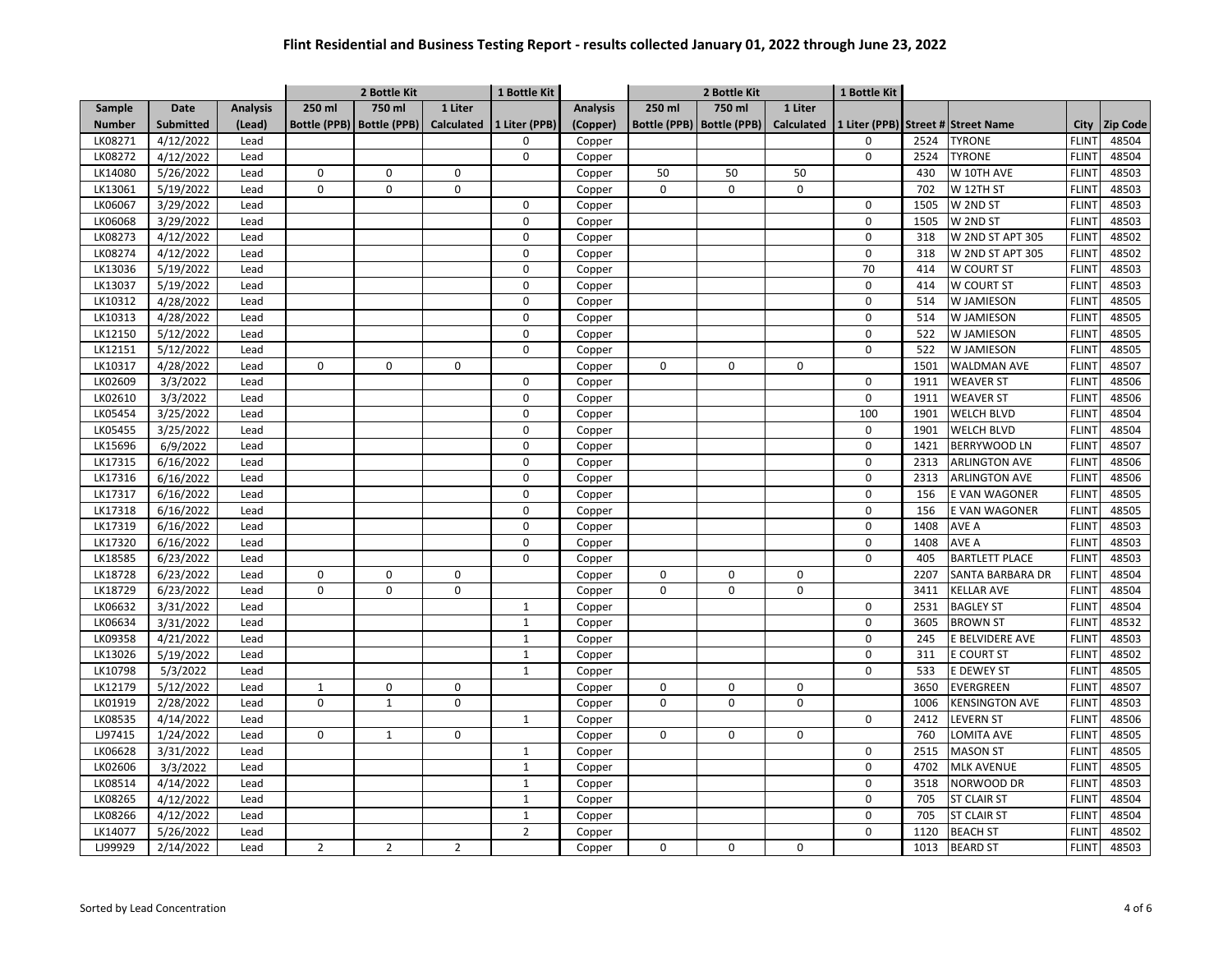|               |                  |                 |                     | 2 Bottle Kit        |                   | 1 Bottle Kit   |                 | 2 Bottle Kit        |                     |                   | 1 Bottle Kit |      |                                    |              |                 |
|---------------|------------------|-----------------|---------------------|---------------------|-------------------|----------------|-----------------|---------------------|---------------------|-------------------|--------------|------|------------------------------------|--------------|-----------------|
| Sample        | <b>Date</b>      | <b>Analysis</b> | 250 ml              | 750 ml              | 1 Liter           |                | <b>Analysis</b> | 250 ml              | 750 ml              | 1 Liter           |              |      |                                    |              |                 |
| <b>Number</b> | <b>Submitted</b> | (Lead)          | <b>Bottle (PPB)</b> | <b>Bottle (PPB)</b> | <b>Calculated</b> | 1 Liter (PPB)  | (Copper)        | <b>Bottle (PPB)</b> | <b>Bottle (PPB)</b> | <b>Calculated</b> |              |      | 1 Liter (PPB) Street # Street Name | City         | <b>Zip Code</b> |
| LK15688       | 6/9/2022         | Lead            |                     |                     |                   | $\overline{2}$ | Copper          |                     |                     |                   | $\mathbf 0$  | 3014 | <b>BEECHER RD</b>                  | <b>FLINT</b> | 48503           |
| LK11618       | 5/9/2022         | Lead            | $\mathbf 0$         | $\overline{2}$      | $\overline{2}$    |                | Copper          | 120                 | 190                 | 170               |              | 3911 | <b>BUICK ST</b>                    | <b>FLINT</b> | 48505           |
| LK04894       | 3/22/2022        | Lead            |                     |                     |                   | $\overline{2}$ | Copper          |                     |                     |                   | 0            | 720  | <b>CHURCH ST</b>                   | <b>FLINT</b> | 48502           |
| LK14075       | 5/26/2022        | Lead            |                     |                     |                   | $\overline{2}$ | Copper          |                     |                     |                   | $\pmb{0}$    | 726  | <b>CHURCH ST</b>                   | <b>FLINT</b> | 48502           |
| LK14072       | 5/26/2022        | Lead            |                     |                     |                   | $\overline{2}$ | Copper          |                     |                     |                   | $\pmb{0}$    | 809  | <b>CHURCH ST</b>                   | <b>FLINT</b> | 48502           |
| LK14073       | 5/26/2022        | Lead            |                     |                     |                   | $\overline{2}$ | Copper          |                     |                     |                   | $\pmb{0}$    | 809  | <b>CHURCH ST</b>                   | <b>FLINT</b> | 48502           |
| LK04891       | 3/22/2022        | Lead            |                     |                     |                   | $\overline{2}$ | Copper          |                     |                     |                   | $\mathbf 0$  | 1019 | <b>CHURCH ST</b>                   | <b>FLINT</b> | 48502           |
| LK06065       | 3/29/2022        | Lead            |                     |                     |                   | $\overline{2}$ | Copper          |                     |                     |                   | $\mathbf 0$  | 1208 | <b>CHURCH ST</b>                   | <b>FLINT</b> | 48502           |
| LK11983       | 5/11/2022        | Lead            |                     |                     |                   | $\overline{2}$ | Copper          |                     |                     |                   | $\mathbf 0$  | 145  | E LAKEVIEW                         | <b>FLINT</b> | 48503           |
| LK14079       | 5/26/2022        | Lead            |                     |                     |                   | $\overline{2}$ | Copper          |                     |                     |                   | $\pmb{0}$    | 1011 | <b>HAMMOND ST</b>                  | <b>FLINT</b> | 48503           |
| LK08268       | 4/12/2022        | Lead            |                     |                     |                   | $\overline{2}$ | Copper          |                     |                     |                   | $\mathbf 0$  | 2121 | <b>KANSAS AVE</b>                  | <b>FLINT</b> | 48506           |
| LK14081       | 5/26/2022        | Lead            | $\overline{2}$      | $\overline{2}$      | $\overline{2}$    |                | Copper          | 0                   | $\pmb{0}$           | 0                 |              | 915  | <b>MAXINE ST</b>                   | <b>FLINT</b> | 48503           |
| LK14589       | 6/2/2022         | Lead            |                     |                     |                   | $\overline{2}$ | Copper          |                     |                     |                   | 0            | 1128 | N CHEVROLET AVE                    | <b>FLINT</b> | 48504           |
| LK13030       | 5/19/2022        | Lead            |                     |                     |                   | $\overline{2}$ | Copper          |                     |                     |                   | 80           | 1902 | <b>NEBRASKA AVE</b>                | <b>FLINT</b> | 48506           |
| LK13031       | 5/19/2022        | Lead            |                     |                     |                   | $\overline{2}$ | Copper          |                     |                     |                   | 90           | 1902 | <b>NEBRASKA AVE</b>                | <b>FLINT</b> | 48506           |
| LK03610       | 3/10/2022        | Lead            | $\overline{2}$      | 0                   | 0                 |                | Copper          | 50                  | $\Omega$            | 0                 |              | 1417 | ROOSEVELT AVE                      | <b>FLINT</b> | 48503           |
| LK03609       | 3/10/2022        | Lead            | $\overline{2}$      | 0                   | 0                 |                | Copper          | 160                 | $\Omega$            | 0                 |              | 532  | S VERNON AVE                       | <b>FLINT</b> | 48503           |
| LK13032       | 5/19/2022        | Lead            |                     |                     |                   | $\overline{2}$ | Copper          |                     |                     |                   | $\mathbf 0$  | 917  | <b>STOCKER AVE</b>                 | <b>FLINT</b> | 48503           |
| LJ98857       | 2/7/2022         | Lead            | $\overline{2}$      | 0                   | 0                 |                | Copper          | 90                  | 70                  | 80                |              | 311  | W 1ST AVE                          | <b>FLINT</b> | 48503           |
| LK15691       | 6/9/2022         | Lead            |                     |                     |                   | 3              | Copper          |                     |                     |                   | 0            | 2544 | <b>ALTOONA ST</b>                  | <b>FLINT</b> | 48504           |
| LK14074       | 5/26/2022        | Lead            |                     |                     |                   | 3              | Copper          |                     |                     |                   | $\mathbf 0$  | 726  | <b>CHURCH ST</b>                   | <b>FLINT</b> | 48502           |
| LK07033       | 4/4/2022         | Lead            | 3                   | $\overline{3}$      | 3                 |                | Copper          | 0                   | $\mathbf 0$         | $\mathbf 0$       |              | 1418 | <b>LINCOLN AVE</b>                 | <b>FLINT</b> | 48507           |
| LK11987       | 5/11/2022        | Lead            |                     |                     |                   | 3              | Copper          |                     |                     |                   | 0            | 2304 | <b>S SAGINAW</b>                   | <b>FLINT</b> | 48503           |
| LK13029       | 5/19/2022        | Lead            |                     |                     |                   | 3              | Copper          |                     |                     |                   | $\mathbf 0$  | 415  | W COURT ST                         | <b>FLINT</b> | 48503           |
| LK10314       | 4/28/2022        | Lead            |                     |                     |                   | 3              | Copper          |                     |                     |                   | $\mathbf 0$  | 1508 | <b>WELCH BLVD</b>                  | <b>FLINT</b> | 48504           |
| LK10315       | 4/28/2022        | Lead            |                     |                     |                   | 3              | Copper          |                     |                     |                   | $\mathbf 0$  | 1508 | WELCH BLVD                         | <b>FLINT</b> | 48504           |
| LK15728       | 6/9/2022         | Lead            | 3                   | 0                   | 0                 |                | Copper          | 60                  | $\Omega$            | 0                 |              | 1828 | PARK FOREST DR                     | <b>FLINT</b> | 48507           |
| LK06633       | 3/31/2022        | Lead            |                     |                     |                   | 4              | Copper          |                     |                     |                   | $\mathbf 0$  | 2531 | <b>BAGLEY ST</b>                   | <b>FLINT</b> | 48504           |
| LK04892       | 3/22/2022        | Lead            |                     |                     |                   | 4              | Copper          |                     |                     |                   | $\pmb{0}$    | 1019 | <b>CHURCH ST</b>                   | <b>FLINT</b> | 48502           |
| LK10794       | 5/3/2022         | Lead            |                     |                     |                   | 4              | Copper          |                     |                     |                   | 0            | 733  | <b>DICKINSON ST</b>                | <b>FLINT</b> | 48504           |
| LK13028       | 5/19/2022        | Lead            |                     |                     |                   | 4              | Copper          |                     |                     |                   | $\mathbf 0$  | 415  | W COURT ST                         | <b>FLINT</b> | 48503           |
| LK10793       | 5/3/2022         | Lead            |                     |                     |                   | $\overline{7}$ | Copper          |                     |                     |                   | $\pmb{0}$    | 733  | <b>DICKINSON ST</b>                | <b>FLINT</b> | 48504           |
| LK06629       | 3/31/2022        | Lead            |                     |                     |                   | $\overline{7}$ | Copper          |                     |                     |                   | $\pmb{0}$    | 2515 | <b>MASON ST</b>                    | <b>FLINT</b> | 48505           |
| LK13033       | 5/19/2022        | Lead            |                     |                     |                   | $\overline{7}$ | Copper          |                     |                     |                   | $\mathbf 0$  | 917  | <b>STOCKER AVE</b>                 | <b>FLINT</b> | 48503           |
| LK10790       | 5/3/2022         | Lead            |                     |                     |                   | 8              | Copper          |                     |                     |                   | $\mathbf 0$  | 718  | <b>BEACH ST</b>                    | <b>FLINT</b> | 48502           |
| LK04893       | 3/22/2022        | Lead            |                     |                     |                   | 10             | Copper          |                     |                     |                   | 60           | 720  | <b>CHURCH ST</b>                   | <b>FLINT</b> | 48502           |
| LK14078       | 5/26/2022        | Lead            |                     |                     |                   | 11             | Copper          |                     |                     |                   | 90           | 1011 | <b>HAMMOND ST</b>                  | <b>FLINT</b> | 48503           |
| LK10799       | 5/3/2022         | Lead            |                     |                     |                   | 14             | Copper          |                     |                     |                   | $\mathbf 0$  | 702  | <b>CHURCH ST</b>                   | <b>FLINT</b> | 48502           |
| LK11238       | 5/5/2022         | Lead            | 6                   | 14                  | 12                |                | Copper          | $\Omega$            | 0                   | 0                 |              | 2814 | M L KING                           | <b>FLINT</b> | 48505           |
| LK09357       | 4/21/2022        | Lead            |                     |                     |                   | 17             | Copper          |                     |                     |                   | 0            | 245  | E BELVIDERE AVE                    | <b>FLINT</b> | 48503           |
| LJ97416       | 1/24/2022        | Lead            | 29                  | 17                  | 20                |                | Copper          | 0                   | $\pmb{0}$           | $\mathsf{O}$      |              | 1013 | <b>BEARD ST</b>                    | <b>FLINT</b> | 48503           |
| LK18727       | 6/23/2022        | Lead            | 31                  | $\mathsf 0$         | 8                 |                | Copper          | 140                 | 90                  | 100               |              | 3402 | SANTA CRUZ DR                      | <b>FLINT</b> | 48504           |
| LK10789       | 5/3/2022         | Lead            |                     |                     |                   | 35             | Copper          |                     |                     |                   | 180          | 718  | <b>BEACH ST</b>                    | <b>FLINT</b> | 48502           |
| LK08531       | 4/14/2022        | Lead            |                     |                     |                   | 39             | Copper          |                     |                     |                   | 0            | 2814 | M L KING AVE                       | <b>FLINT</b> | 48505           |
| LK06074       | 3/29/2022        | Lead            |                     |                     |                   | 46             | Copper          |                     |                     |                   | 60           | 1712 | <b>PARK ST</b>                     | <b>FLINT</b> | 48503           |
|               |                  |                 |                     |                     |                   |                |                 |                     |                     |                   |              |      |                                    |              |                 |